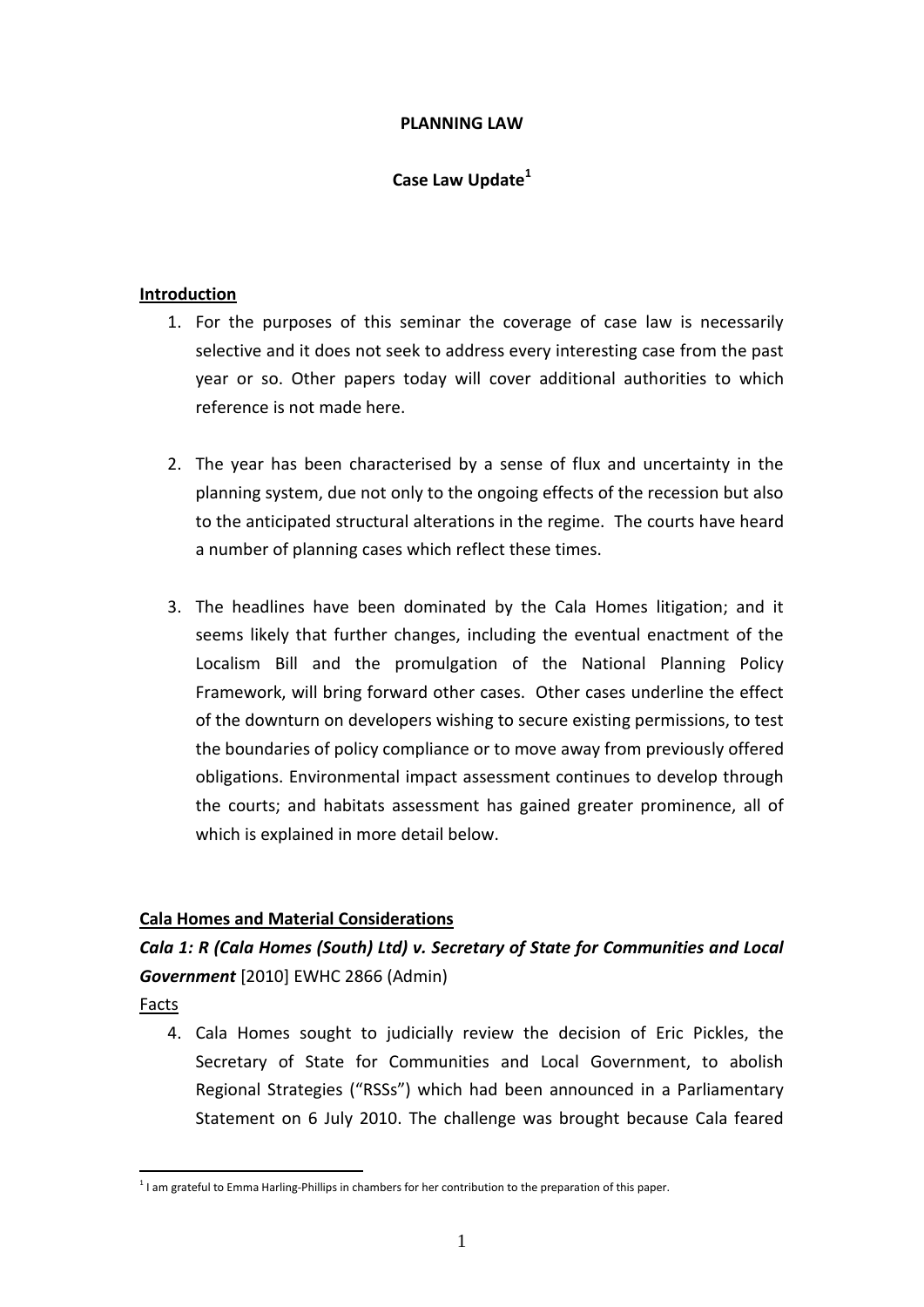that the abolition would materially affect its case on an appeal against the refusal of planning permission for a proposed residential development.

## Issues

- 5. Whether:
	- a. the Secretary of State had the power to abolish RSSs;
	- b. that decision was in breach of the Secretary of State's obligations under the Environment Assessment of Plans and Programmes Regulations 2004.

## Determination

- 6. The power of the Secretary of State under s. 79(6) of the Local Democracy, Economic Development and Construction Act 2009 - did not extend to effecting the practical abrogation of RSSs as a complete tier of planning policy guidance by executive action. The decision of 6 July 2010 fell to be quashed on that basis.
- 7. Sales J also went on to consider the Claimant's second ground of challenge that the revocation was in breach of obligations in the Environment Assessment of Plans and Programmes Regulations 2004 (implementing Directive 2001/42/EC on the assessment of the effects of certain plans and programmes on the environment – the SEA Directive). Sales J agreed that before introducing his decision to revoke RSs the Secretary of State should have reviewed whether that change in the planning regime was likely to have significant environmental effects by conducting a screening assessment under Regulation 9.

## Implications

8. The abolition of RSSs was a matter for Parliament and legislation was required to effect their revocation. Consequently the Coalition Government inserted a clause into the Localism Bill abolishing this tier of planning policy.

*Cala 2: R (Cala Homes (South) Ltd) v. Secretary of State for Communities and Local Government* [2011] EWCA Civ 639 (Court of Appeal**);** *R (Cala Homes (South) Ltd) v. Secretary of State for Communities and Local Government* [2011] EWHC 97 (Admin)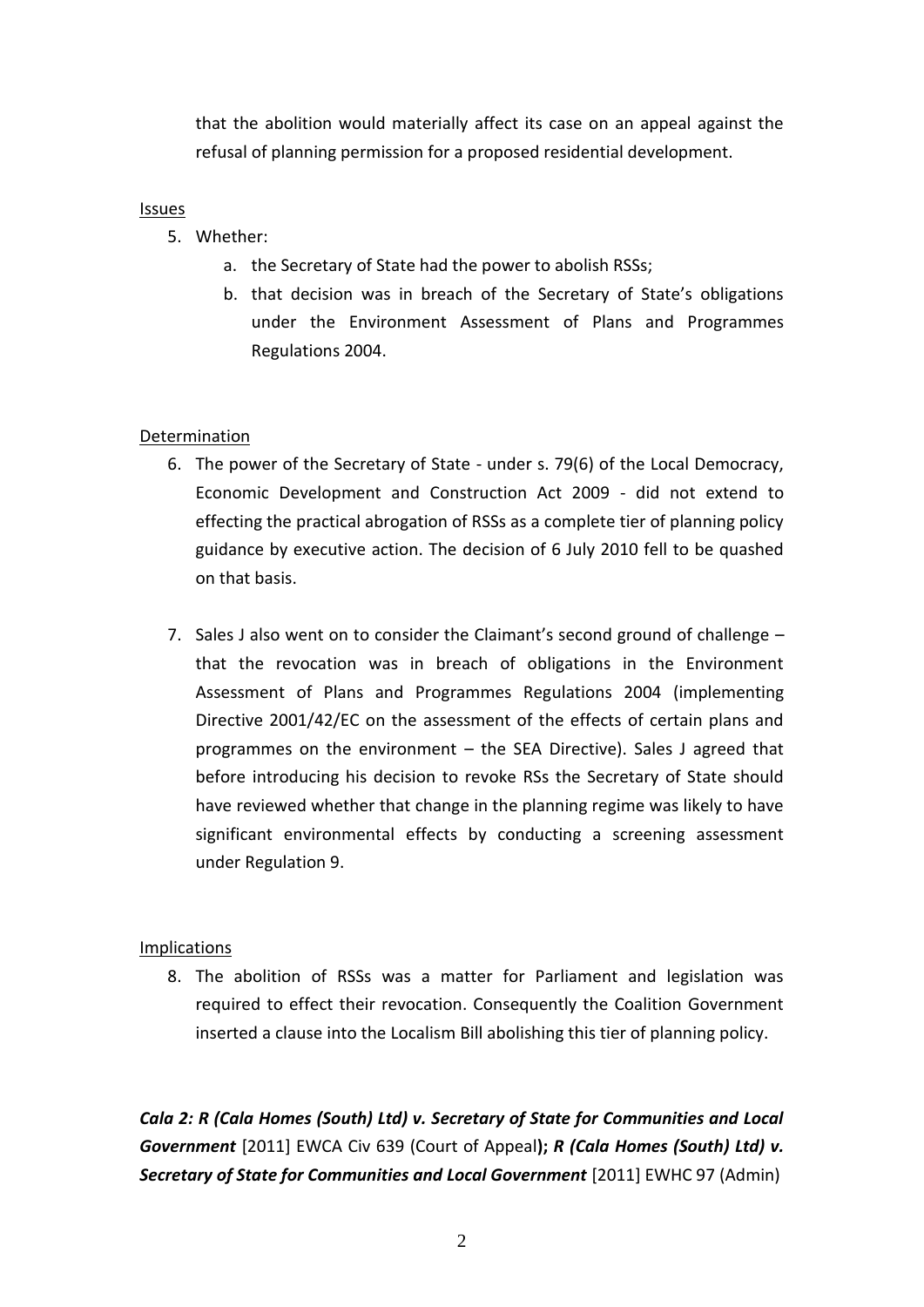### Facts

- 9. The decision in *Cala 1* prompted the Secretary of State to immediately issue a statement on 10 November 2010 referring to his letter of 27 May 2010 to all local planning authorities and the Planning Inspectorate in which he informed them of the Government's intention to abolish RSSs and that he expected them to have regard to that intention as a material consideration in any planning decisions being taken. The statement concluded, "*to illustrate the clear policy direction of the Coalition Government, the proposed clause of the Localism Bill that will enact our commitment to abolish regional strategies is being placed in the Library. The Bill is expected to begin its passage through Parliament before Christmas."* Shortly after the statement and letter, the Secretary of State introduced the Localism Bill to Parliament which included clause 89 which provided for the abolition of RSs.
- 10. At the same time, the Chief Planner sent a letter to all local planning authorities and the Planning Inspectorate. In that letter he noted that the effect of the decision in *Cala 1* was to re-establish RSs as part of the development plan. He also referred to the Secretary of State's letter of 27 May 2010 and concluded that "*Local Planning Authorities and the Planning Inspectorate should still have regard to the letter of 27 May 2010 in any decisions they are currently taking."*
- 11. In response, Cala Homes issues judicial review proceedings challenging the legality of the statement of the Secretary of State and the letter of the Chief Planner.

#### Issues

12. Whether the Government's intention to abolish RSSs was a material consideration to which regard was to be had when taking planning decisions.

#### Determination

13. The Court of Appeal upheld the decision of the Lindblom J that the intention to abolish RSSs could amount to a material consideration for the purposes of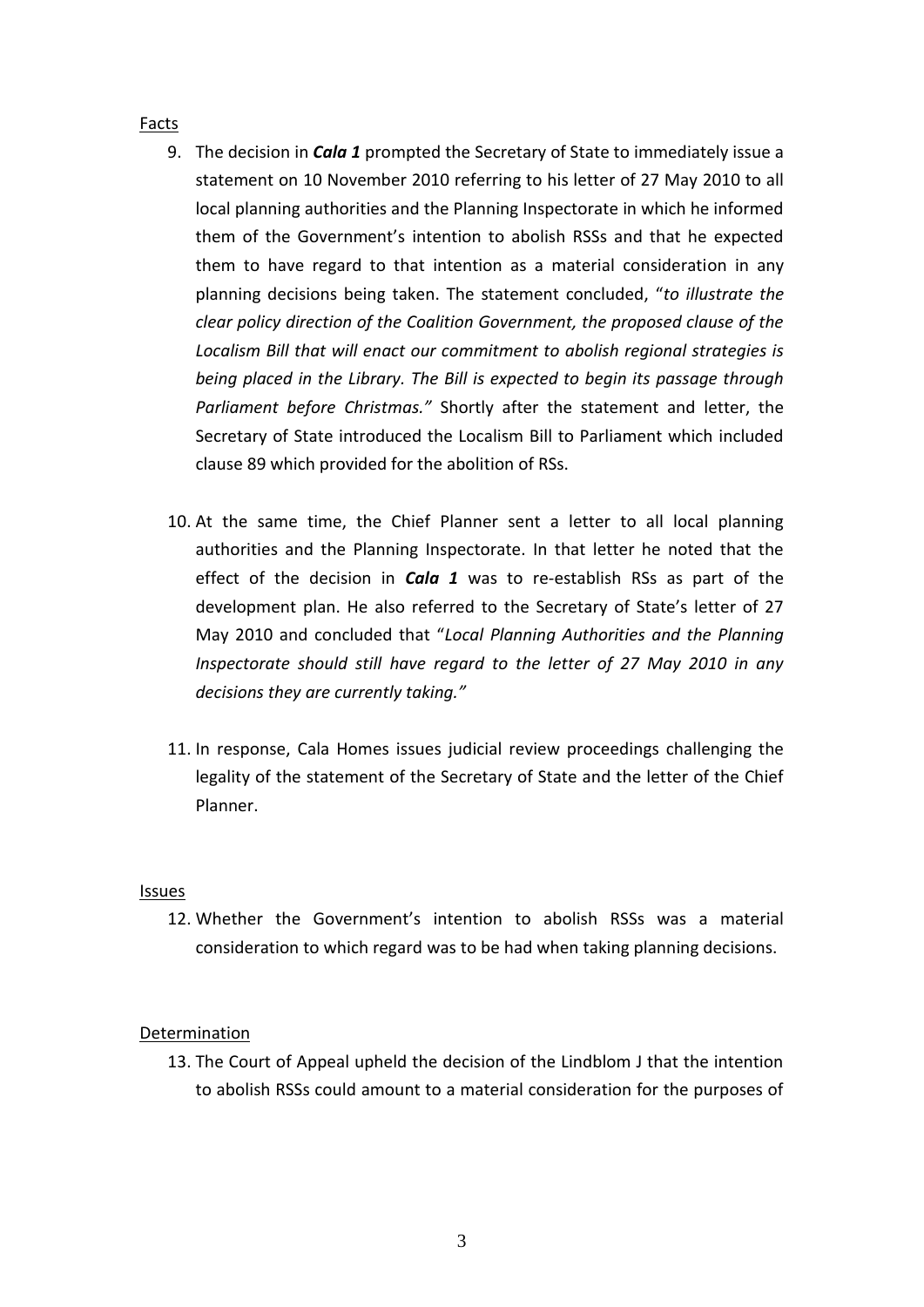section 70(2) of the Town and Country Planning Act 1990<sup>2</sup> and section 38(6) of the Planning and Compulsory Purchase Act 2004.

- 14. Sullivan LJ noted that Cala did not dispute the general proposition that a prospective change to planning policy was capable of being a material consideration for the purposes of sections 70(2) of the 1990 Act and 38(6) of the 2004 Act. The weight to be given to a prospective change in policy would be a matter for the decision maker's planning judgment in each case and that the stage reached in the legislative process of any reform went to the weight and not the materiality of the proposed change. Given the early stage that the proposal had reached in the legislative process, and the fact that revocation of any individual RSS would be subject to the SEA process, many Inspectors would consider that they should give little, if any weight to the proposed abolition.
- 15. However, Sullivan LJ was persuaded by the Secretary of State that 'never say never' was the appropriate response and that it was not the case that the proposed abolition could not be given any weight at this stage. There might be finely balanced cases where the very slight prospect of a very substantial policy change might just tip the balance in favour of granting or refusing planning permission.
- 16. Sullivan LJ also commented on the materiality of the intended abolition of RSSs in relation to the preparation by local planning authorities of their Development Plan Documents ("DPDs"). He contrasted the flexibility given to authorities by sections 70(2) of the 1990 Act and 38(6) of the 2004 Act when taking decisions on planning applications with the lack of flexibility when planning authorities are preparing their DPDs when they must have regard to the relevant RS and when the adopted DPDs must be in general conformity with that RS. In light of those requirements, Sullivan LJ stated that "*it would be unlawful for a local planning authority preparing, or a Planning Inspector examining, development plan documents to have regard to the proposal to abolish regional strategies. For so long as the regional strategies continue to exist, any development plan documents must be in general conformity with the relevant regional strategy."*

<u>.</u>

<sup>2</sup> S.70(2) requires local planning authorities when determining planning applications to "*have regard to the provisions of the development plan, so far as material to the application, and to any other material considerations."*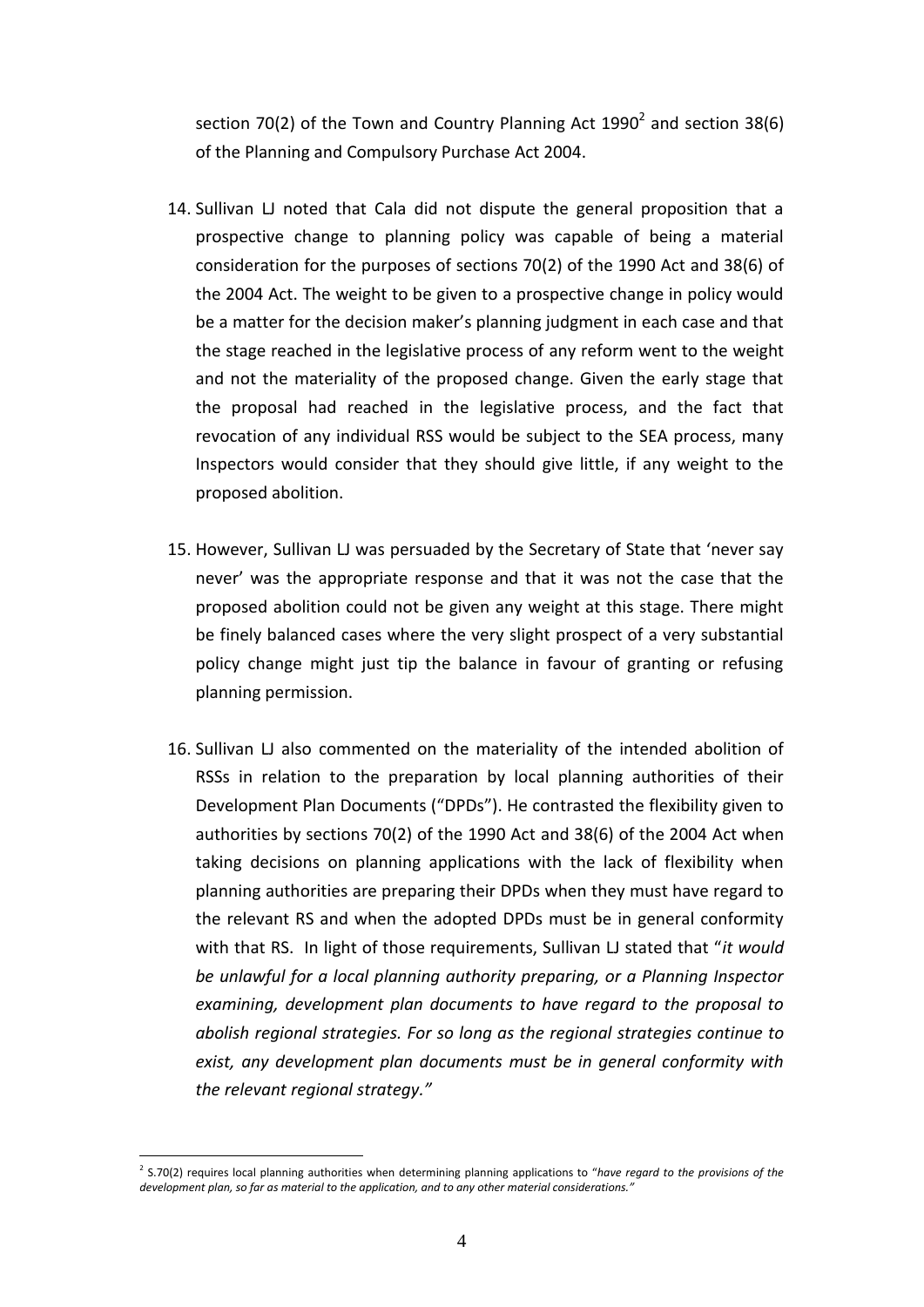#### Implications

- 17. The intended abolition of RSSs is a material consideration which local authorities and Inspectors should take into account when making planning decisions. Around the time of the Cala Homes 2 decision, many Inspectors were not giving much weight to the prospective abolition of the relevant RSS. In housing cases some authorities had sought to use the prospective abolition to revise housing targets downwards in draft DPDs, however before any examination into those targets the RSS figure could be regarded as carrying greater weight notwithstanding the prospective abolition.
- 18. For many authorities this highlighted the more significant issue raised by the Localism Bill – how it affected the preparation of DPDs. Local planning authorities cannot simply take the intended abolition as giving them a free reign to re-determine the housing figures in their development plans and proceed immediately to examination, as this could lead to challenge due to lack of conformity with the relevant RSSs for as long it remains in place. Nonetheless, some authorities have considered pausing preparation until the outcome of the Localism Bill was known, to avoid what could be substantial abortive work. The uncertainty in this area seems likely to continue with the National Planning Policy Framework, which could potentially cause authorities to either review DPDs that have recently been adopted or think again about the direction of travel that emerging documents are taking.

#### *R(Hinds) v. Blackpool Council* [2011] EWHC 591 (Admin)

Facts

19. The Cala Homes litigation has been supplemented by this decision, where in March 2010 the Council had approved, in principle, an application for permission for a residential development of 584 dwellings. The Committee report had noted that the relevant part of the Local Plan which suggested that permission should be refused was in conflict with the relevant RSS which was said to be a more recent expression of policy than the Local Plan. Following the July 2010 announcement the Claimant's advisors wrote to the Council urging that the intended abolition was highly relevant and that the Committee should reconsider whether in principle permission should be granted. That reconsideration did not take place and permission was granted.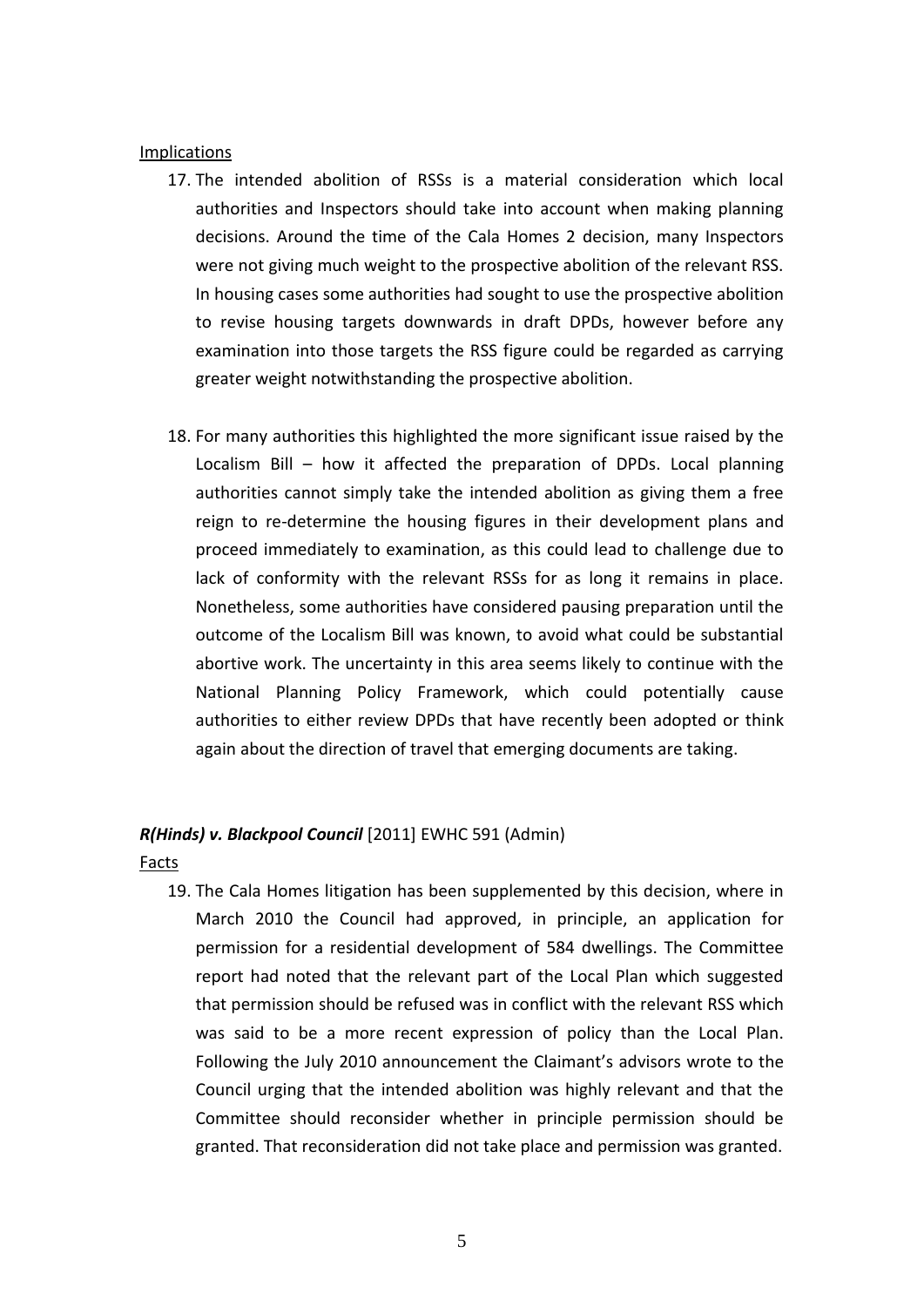#### Issues

20. Whether the Government's stated intention to revoke RSSs was capable of being a relevant consideration such that it ought to have been considered by the planning committee before the decision notice was issued.

## **Determination**

- 21. Langstaff J noted that, for a court to take an objective view of materiality it was required to have regard to all the facts and circumstances viewed broadly. Theoretical relevance to a planning decision could be excluded as insufficiently material adopting a *de minimis* approach. That was not to confuse materiality and weight, but to recognise the true scope of materiality. Further, as the Claimant had been obliged to accept, materiality has regard to practical effect. A planning authority is not obliged to take account of considerations which objectively viewed would have no practical effect upon the decision as to land use to which it has to come.
- 22. Langstaff J concluded that legislative intent may be a material consideration for planning officers, although his preference was to see it as an immaterial consideration in the particular circumstances of this case. He stated that he considered "*it open, and often wise, for a local authority making decisions which will affect the distant future to take into account those matters which it may reasonably be supposed will alter the planning landscape in the intermediate future."*
- 23. The decision which had been taken in this case was based on locally driven factors, in line with the purpose behind abolishing RSSs. It could not logically be suggested that the abolition of the RSS would have any effect on that decision. Consequently, there was no reason to suppose that the revocation would have been a material consideration to which the Council would have had to have regard in reviewing its decision.

## Implications

24. Confirmed the potential for legislative intent to be a material consideration, although care will also be required in particular cases to assess whether the abolition of RSSs can properly be regarded as material.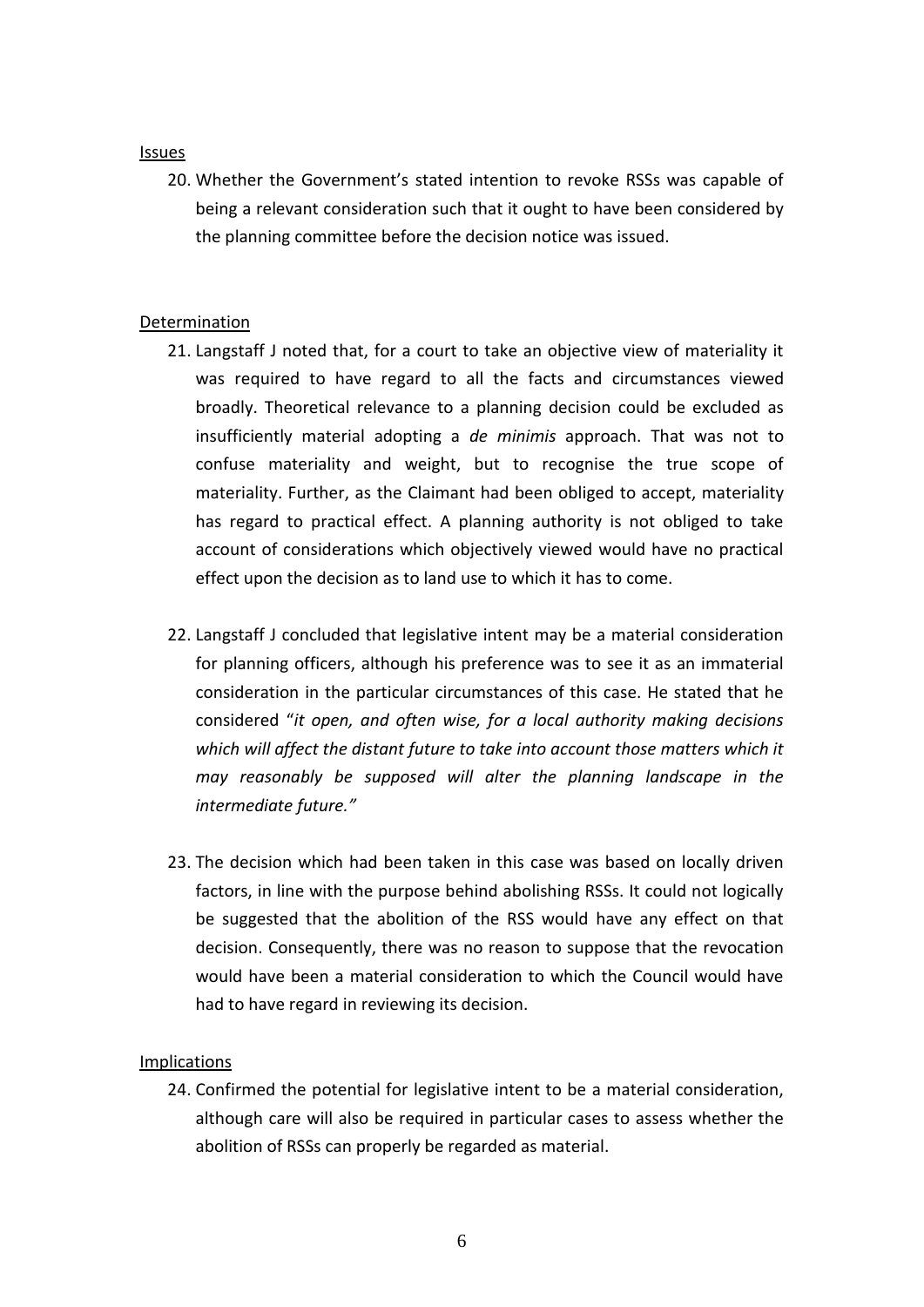## *Health and Safety Executive v. Wolverhampton County Council* [2010] EWCA Civ 892

Facts

- 25. Wolverhampton had granted planning permission for the erection of 4 blocks of student accommodation close to a liquefied petroleum gas facility. The HSE had advised the local authority that permission should not be granted on safety grounds. Despite this, when considering the planning application Wolverhampton failed to consult further with the HSE, failed to obtain its own advice as to the safety implications of permitting the development and despite being obliged to do so, failed to give the HSE advance notice of its intention to grant planning permission for the development, and failed to notify the HSE that it had granted permission. By the time the HSE learnt that permission had been granted, three out of the four blocks were almost complete. The HSE asked the local authority to issue an order under s.97 of the TCPA 1990 to revoke or modify the planning permission to disallow the development and completion of student accommodation, particularly those buildings in the inner and middle zone of the facility, but it refused.
- 26. HSE sought to judicially review that refusal on the basis that the decision not to revoke the permission was, *inter alia,* unlawful because the Council had had regard to the cost of having to pay compensation under section 107 of the 1990 Act.

## **Issues**

27. Whether the local planning authority entitled to consider the requirement to pay compensation when deciding whether to revoke the planning permission.

## Determination

28. The Court of Appeal concluded (Lord Justice Pill dissenting) that the obligation to pay compensation was material to a decision whether to revoke. the Court agreed with Ouseley J.'s conclusion in *R (Usk Valley Conservation Group) v Brecon Beacons National Park Authority* [2010] EWHC 71 (Admin) that *Alnwick DC v Secretary of State for the Environment, Transport and the Regions* (2000) 79 P. & C.R. 130 had been wrongly decided.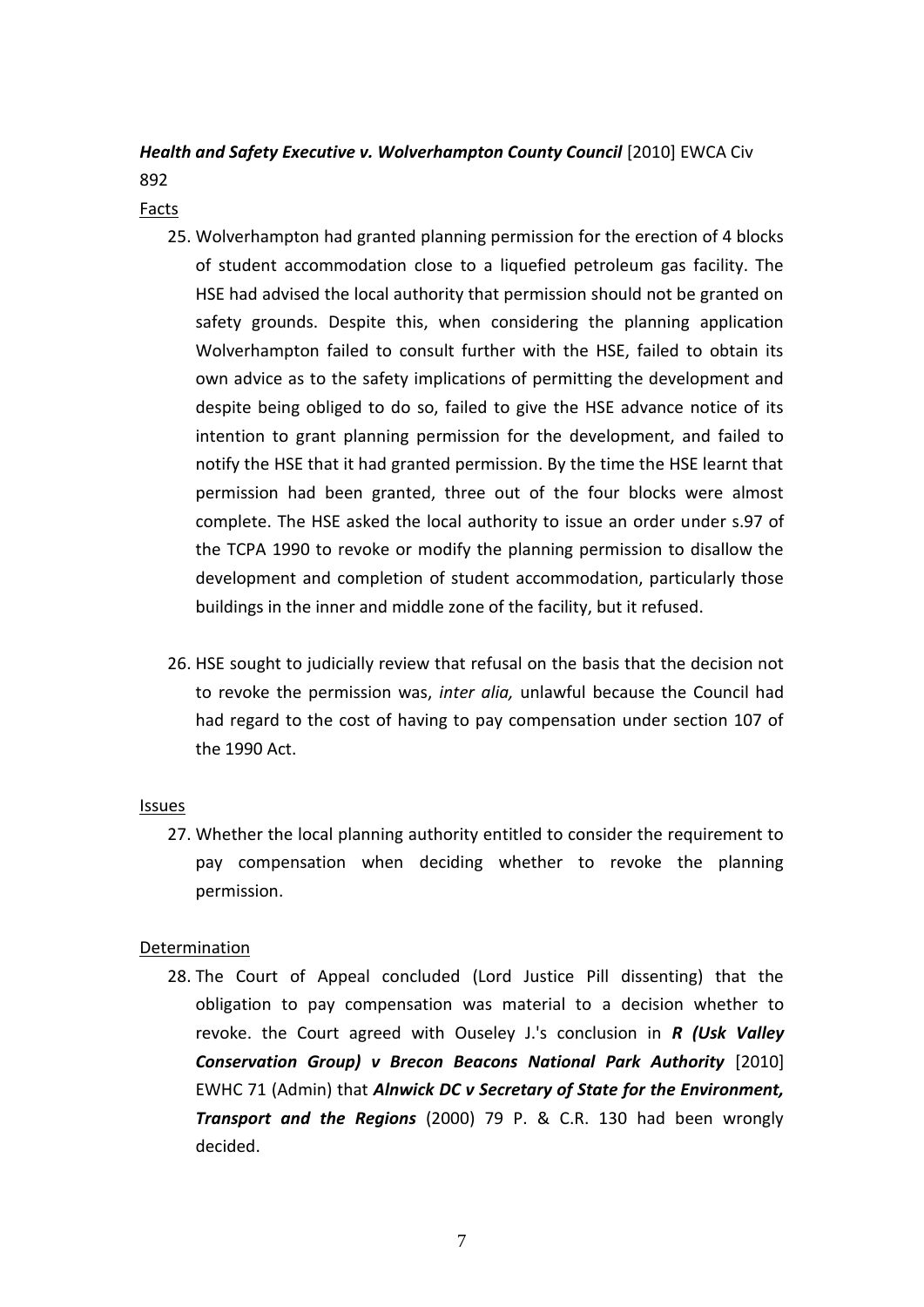- 29. Sullivan LJ stated (at para. 50): *"When deciding whether or not to take action under a particular provision in the 1990 Act, the local planning authority would be expected to be familiar with the content of the 1990 Act as a whole. It would have to consider what would be the consequences under the Act of taking action under a particular provision and whether action under some other provision in the Act would be more appropriate. The 1990 Act must be read as a whole for the purpose of ascertaining Parliament's intention. Since Parliament expressly provided that the local planning authorities will be liable to pay compensation if they decide that action should be taken under certain powers conferred by the Act, it must be inferred, in the absence of clear words to the contrary, that Parliament expected that a local planning authority would have regard to its liability to pay compensation under one part of the Act when deciding whether or not to exercise a power under another part of the Act. A decision under section 97 is not taken in isolation, it is taken within the statutory framework of the 1990 Act. If that statutory framework imposes a liability to pay compensation if a certain course of action is taken, there is no sensible reason why that liability should be ignored (in the absence of an express instruction to do so) when a decision is reached under the Act as to whether that action should be taken."*
- 30. However, the Court of Appeal introduced safeguards including the following:
	- (1) that the desire to avoid paying compensation should not be the 'sole factor' in deciding not to revoke a permission; and
	- (2) the local planning authority should set out clearly why it is expedient for that sum not to be paid in circumstances in which modification or revocation might otherwise be appropriate.

#### Implications

31. Given the difference of judicial opinion, an appeal to the Supreme Court will be heard and this is expected to take place in February 2012. It is unclear whether the decision will be upheld (note Longmore LJ's acknowledgement that the issue "*divides acknowledged experts")*, but if so, it will underscore the traditional reluctance of local planning authorities to revoke planning permissions.

#### **Enforceability of Planning Obligations**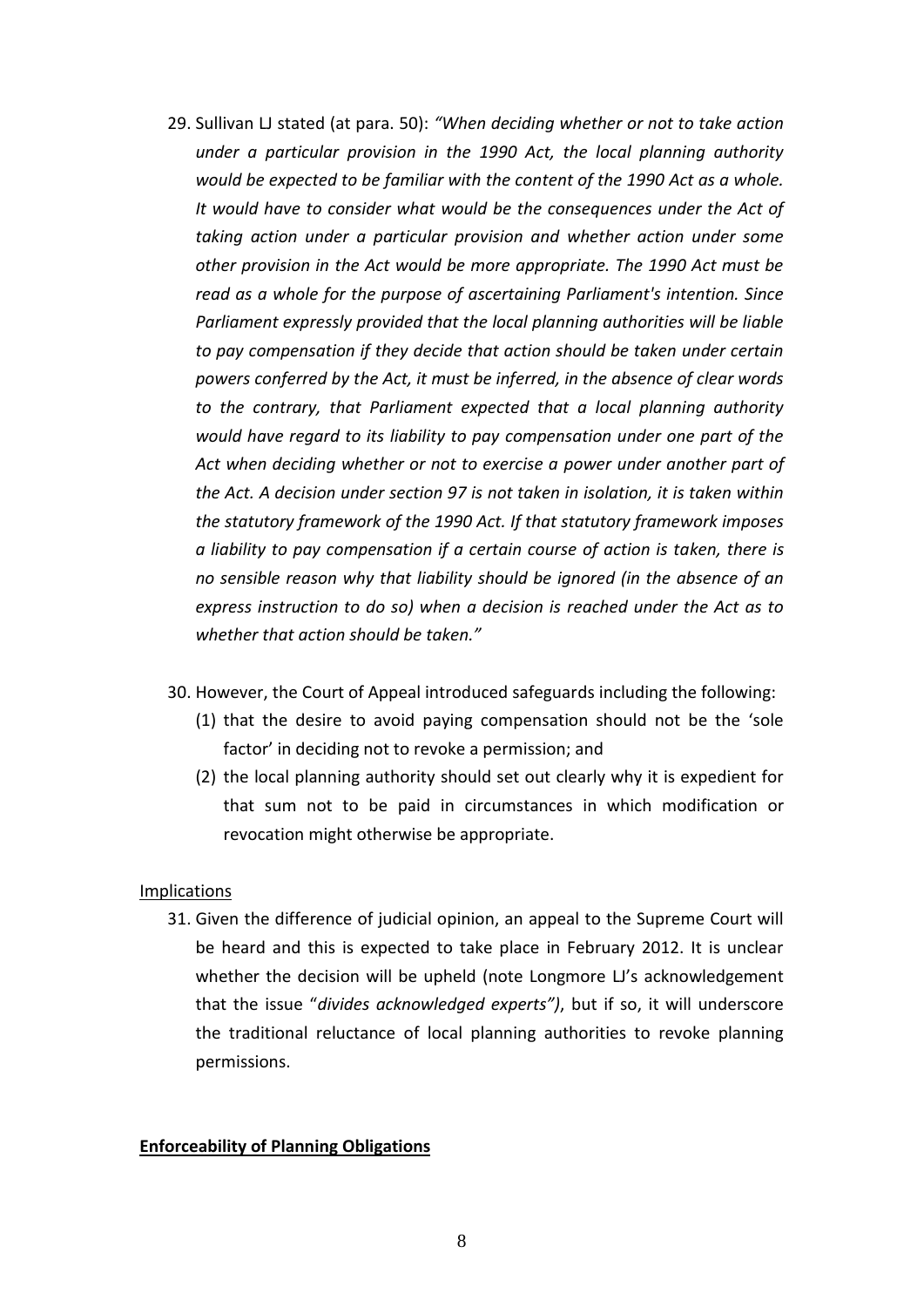# *R* (Millgate Developments) v. Wokingham Borough Council [2011] EWHC 6 (at first

instance)

Facts

- 32. The Council refused Millgate planning permission for the erection of 14 dwellings for a number of reasons, one of which was that "the proposal fails to make satisfactory provision of adequate services, amenities and infrastructure needs and consequently would have an unacceptable adverse impact upon the amenities of the area." It was noted that this reason for refusal could be overcome through the submission of an acceptable unilateral undertaking
- 33. Millgate duly entered into a unilateral undertaking in order to meet the authority's infrastructure concerns. Millgate's subsequent appeal against the refusal of planning permission was allowed, but the decision letter stated that the Council had produced nothing to show that the contributions in the unilateral undertaking were necessary in order to satisfy planning policy.
- 34. In light of the Inspector's finding Millgate sought to have the obligations in the undertaking discharged. The Council refused on the basis that the Inspector's decision did not affect the enforceability of the obligations. Millgate sought judicial review of that decision.

## Issues

35. The extent to which the Council had to consider whether a contribution was justified when deciding whether to enforce it; and whether in the light of the Inspector's decision, it was reasonable to enforce the unilateral undertaking.

## Determination

- 36. HHJ David Pearl found that the undertaking was enforceable. It was an undertaking entered into voluntarily by the Claimant, and was conditional on two events only, namely the grant of planning permission, and the commencement of the development, both of which had by that point occurred. There was no condition to the effect that the Inspector had to indicate that the contribution was necessary to make the development acceptable.
- 37. Prior to its decision to enforce the unilateral undertaking the Council had conducted an investigation and had sought full justification of the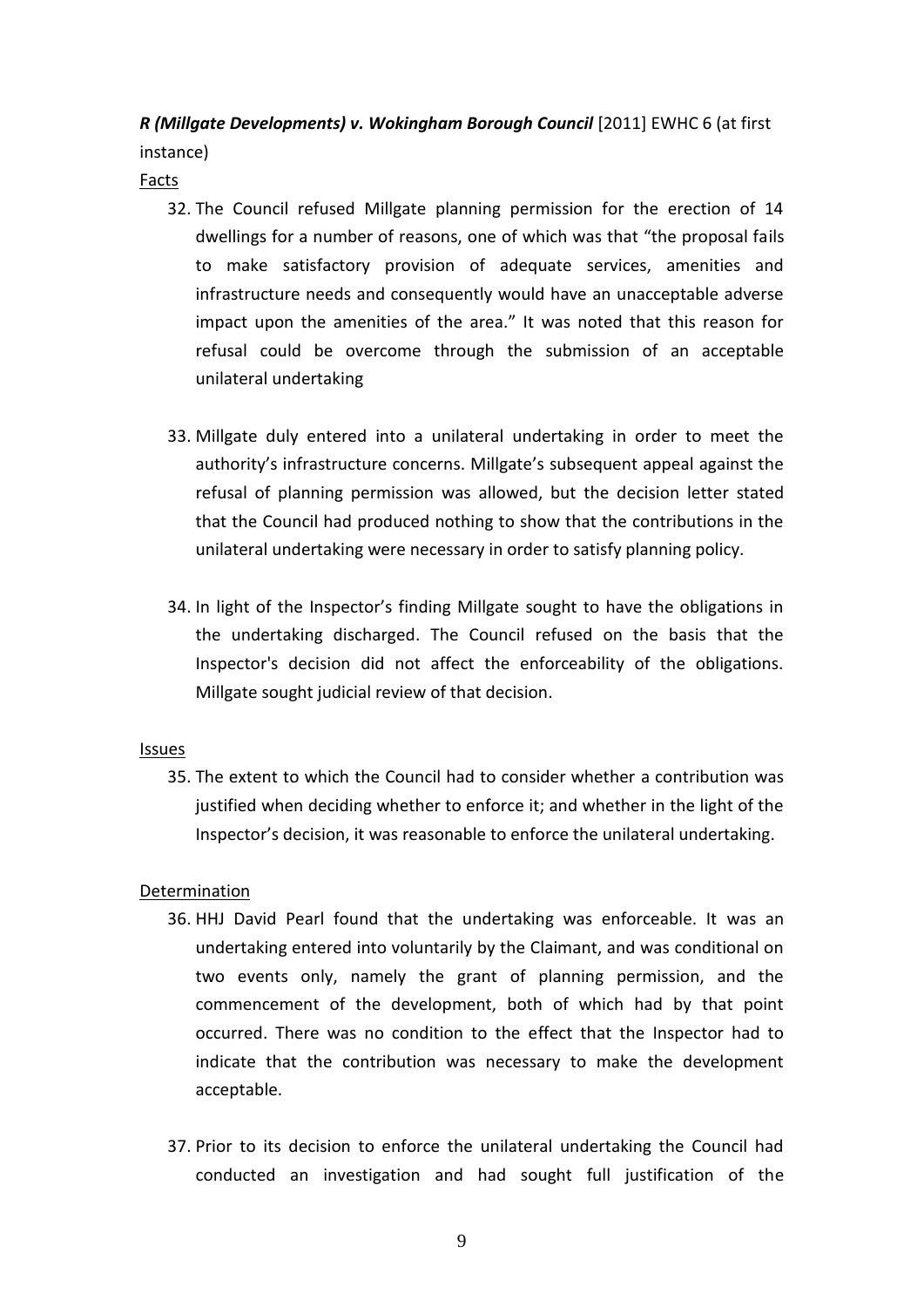contributions from its officers in the form of written statements. Consequently, the decision was not solely a decision based on enforceability but it was also based on whether the undertaking served a useful planning purpose – the Council's conclusion that it did was one which it was entitled to reach.

- 38. In so far as it was also argued that the Council acted unreasonably in embarking upon an enforcement exercise in a situation where there is no legal obligation to repay unexpended sums, it was held that s. 111 of the Local Government Act  $1972<sup>3</sup>$  would enable the refund of unexpended sums and the fact that there might be a credit cannot render the decision to uphold the obligation unlawful.
- 39. This decision was affirmed by the Court of Appeal on 5 July 2011. The transcript of the Court's decision is currently being awaited. It is understood that the Court of Appeal agreed that the local planning authority was entitled to enforce and to find that the obligations were imposed for a planning purpose.

## Implications

1

- 40. This decision has prompted developers to consider whether obligations submitted on appeal should be drafted so that they are contingent upon not only the grant of planning permission and the commencement of development but also upon the Inspector finding that the obligation is necessary to mitigate any adverse effects of the scheme.
- 41. Some may regard this approach as difficult in practice in that it imposes a specific burden on the Inspector to set out in the decision letter which of the obligations are binding upon the developer; and this would have to be done clearly in a way which leaves no room for debate about the extent to which evidence on the need for the obligation has been accepted by the Inspector.

## *R (Renaissance Habitat Ltd) v. West Berkshire District Council* [2011] EWHC 242 **Facts**

<sup>&</sup>lt;sup>3</sup> Which provides that a local authority has the power "to do anything...which is calculated to facilitate, or is conducive or incidental to, the discharge of their functions".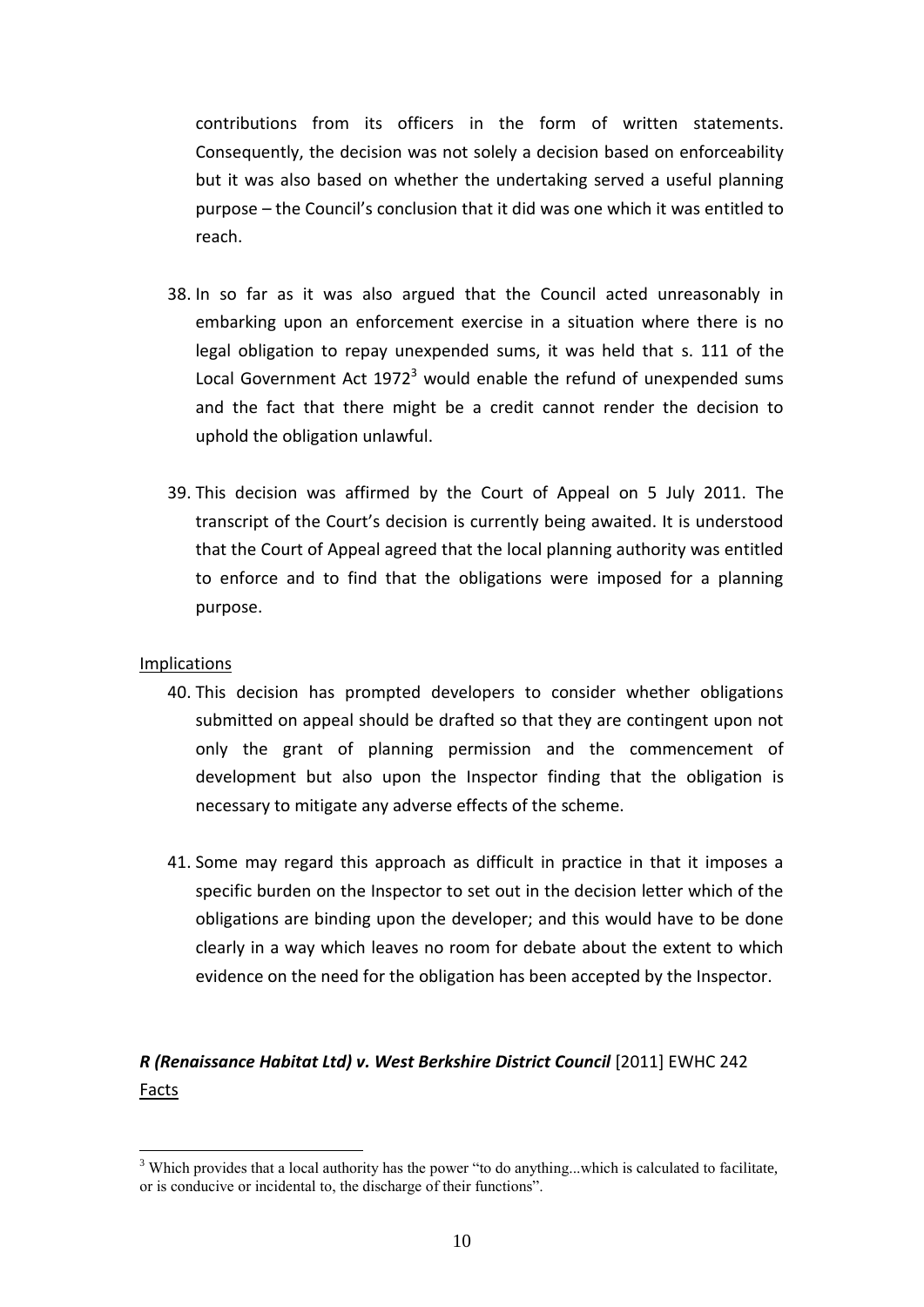- 42. In 2005 Renaissance was granted planning permission for residential development and entered into a s.106 agreement to contribute toward infrastructure costs, including education provision. The s.106 specified the sums payable which had been calculated on the basis of Supplementary Planning Guidance ("SPG") which had been produced by the Council in 2004.
- 43. Development began in 2007 at which point the sums became due. Renaissance failed to pay all the contributions so the Council issued proceedings for their recovery. Renaissance challenged the decision to bring those proceedings on the grounds that since the s.106 had been entered into in 2005 the Council had changed its SPG upon the basis of which it calculated developers' contributions towards infrastructure. In most cases this change led to significantly lower sums and it had been introduced as a result of a number of rejections by Inspectors of the Council's contentions as to what proper contributions should be. Renaissance further argued that circumstances had changed since 2005 in relation to the need for education provision.

#### **Issues**

44. Whether the enforcement of a s.106 agreement was unlawful in light of a change in the way contributions was calculated, due to a subsequent change in the Council's SPG and an alleged change in the need for education provision.

#### Determination

45. Ouseley J concluded that the decision to enforce the s.106 agreement was not unlawful because of the subsequent changes to the SPG or due to changes in circumstances. The Council was seeking to enforce an agreement which was incontestably lawful when entered into. Renaissance could have contested the merits had it wished before an Inspector, so it was not forced to enter the agreement (which it had done successfully on two other occasions). It did not challenge its lawfulness before starting development; nor at any subsequent stage when payments were due, or when the SPG or educational circumstances changed. Nor did it avail itself of the statutory means of seeking a variation or discharge, and challenging as unlawful any refusal of variation or discharge. It was also noted that the parties could have agreed provisions which enabled obligations to be adjusted with changes to SPG or in specified circumstances, but did not do so.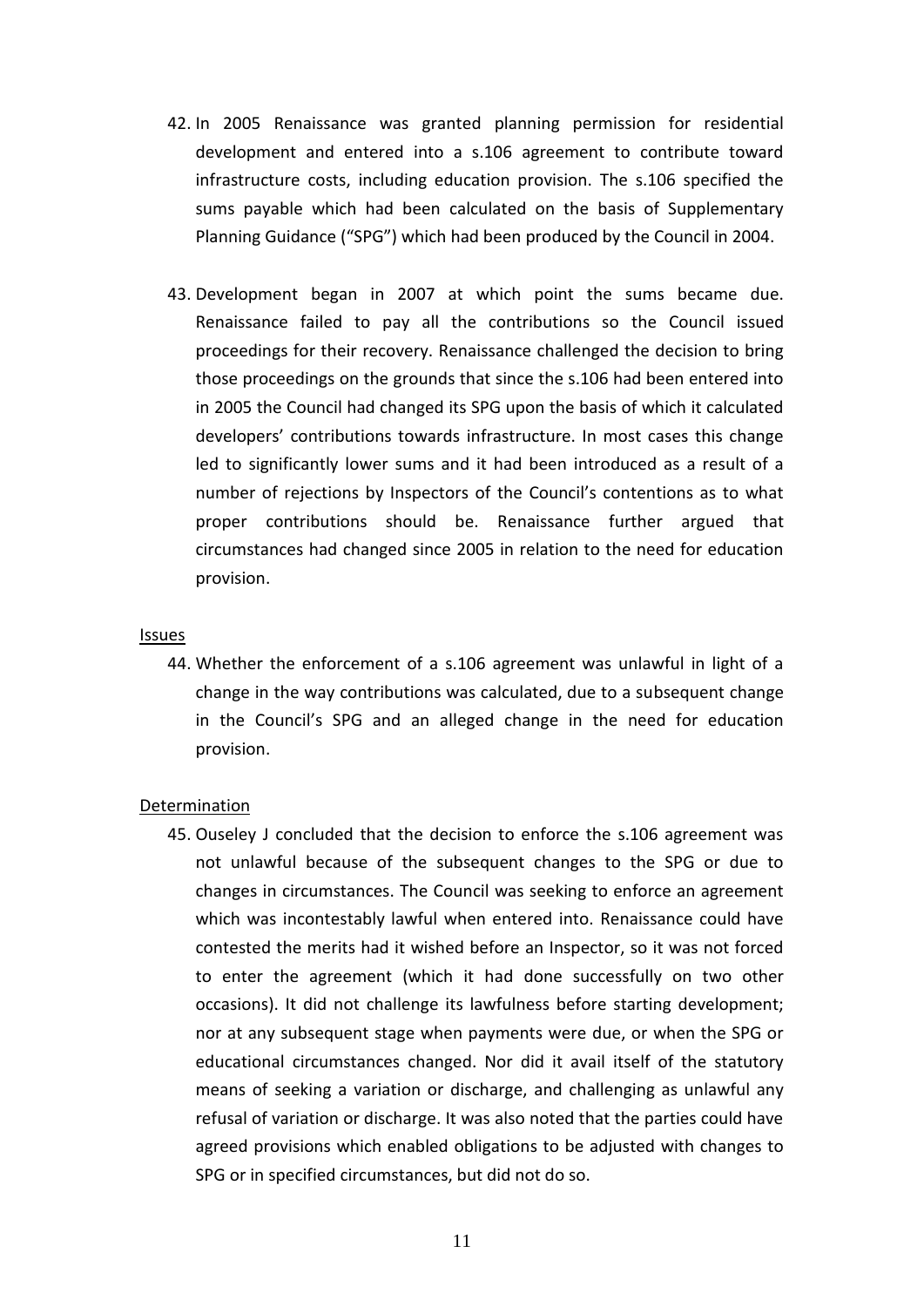- 46. In rejecting an argument that the s. 106 agreement did not serve a useful planning purpose, such that it would be unreasonable to enforce it, Ouseley J held that the following considerations were relevant to assessing whether there is such a useful purpose:
	- a. a surplus from one contribution will serve a useful purpose if attributed to another;
	- b. the useful purpose may be different to that which was originally entered into;
	- c. the useful purpose does not need to relate to the development to which the agreement was related;
	- d. it is not without doubt that the useful purpose must be a useful planning purpose (given the drafting of s. 106A).

## Implications

47. This decision has restricted the scope for developers to rely upon changed circumstances to argue for a reduction on previously agreed contributions. As Ouseley J intimated, there will always be the scope to making a s.106A application, or to judicially review any decision not to modify, or to submit another application and go to appeal if the local planning authority is not prepared to accept the scheme in the absence of the previously agreed contributions. For those negotiating obligations there may well be some benefit in introducing review mechanisms to respond to potential changes in policy or where particular circumstances indicate that a review could be beneficial.

## *Hampshire County Council v Beazer Homes Ltd* [2010] EWHC 3095 (QB)

**Facts** 

- 48. The highway authority, the local planning authority and the owners of land were signatories to a section 106 agreement, in respect of which most of the financial contributions were instalments of contributions towards the Fleet Inner Relief Road.
- 49. The eventuality of that scheme not proceeding was envisaged by a clause which allowed for the monies to be devoted to alternative transportation improvements in Fleet. The claimant decided not to proceed with the construction of the relief road and chose to carry out a number of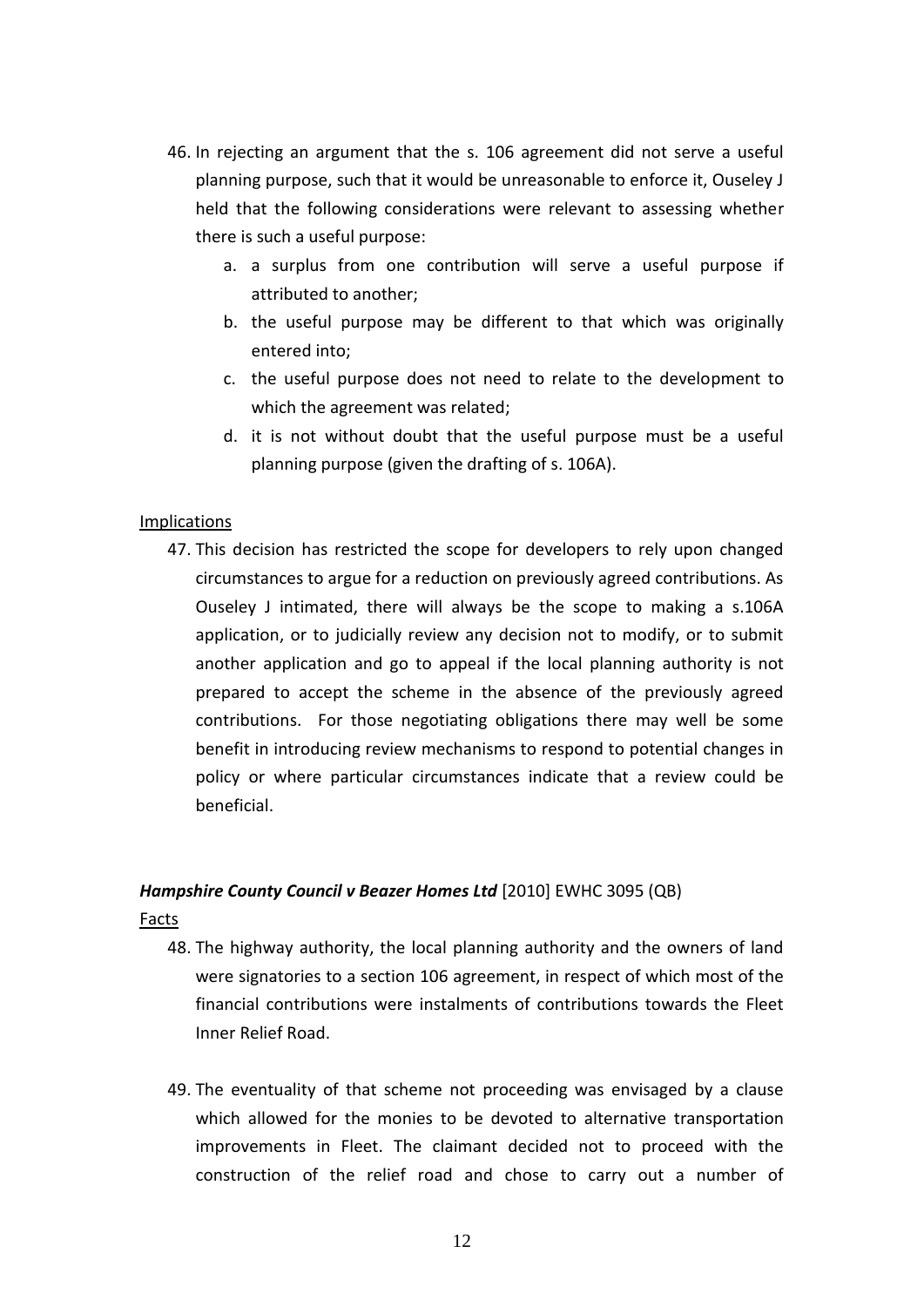improvements to the road transport system in Fleet town centre. A dispute arose about the application of the funds to purposes that were regarded by Beazer to fall outside the scope of "alternative transportation improvements". Particular concerns were addressed to various environmental improvements.

50. After completion of the development Beazer demanded a refund of expenditure made. Whilst some refunds were made, there remained substantial differences between the parties, including the following issues.

#### Issues

- 51. Whether terms should be implied to the effect that:
	- a. the claimant's expenditure of the defendant's contributions must be "reasonably" (in the "common law sense") and "properly" incurred by reference to "industry standards";
	- b. the claimant should be required to refund to the defendant that part of its financial contributions for which no sufficient account and/or evidence had been provided.
- 52. The Judge was not prepared to imply a term under the first issue on the basis that such a duty was clearly wider than the claimant's ordinary public law obligations; any such term would have been unlikely to be agreed to if suggested and in any event uncertain. The judge also considered that the phrase requiring the authority to "account" to Beazer "for the cost of alternative schemes" did not oblige the authority to disclose information designed to explain the reasons why various decisions underlying the works were taken and to justify those decisions. However, in relation to the second issue it was held that there was an obvious lacuna in that no provision was made for what should happen in the event a part of the financial contribution remained unexpended after the necessary highway works had been completed. The Judge gave business efficacy to the true meaning of the agreement by implying that any such sum should be refunded.

## *Milebush Properties Ltd v. Thameside MBC* [2011] EWCA Civ 270

Facts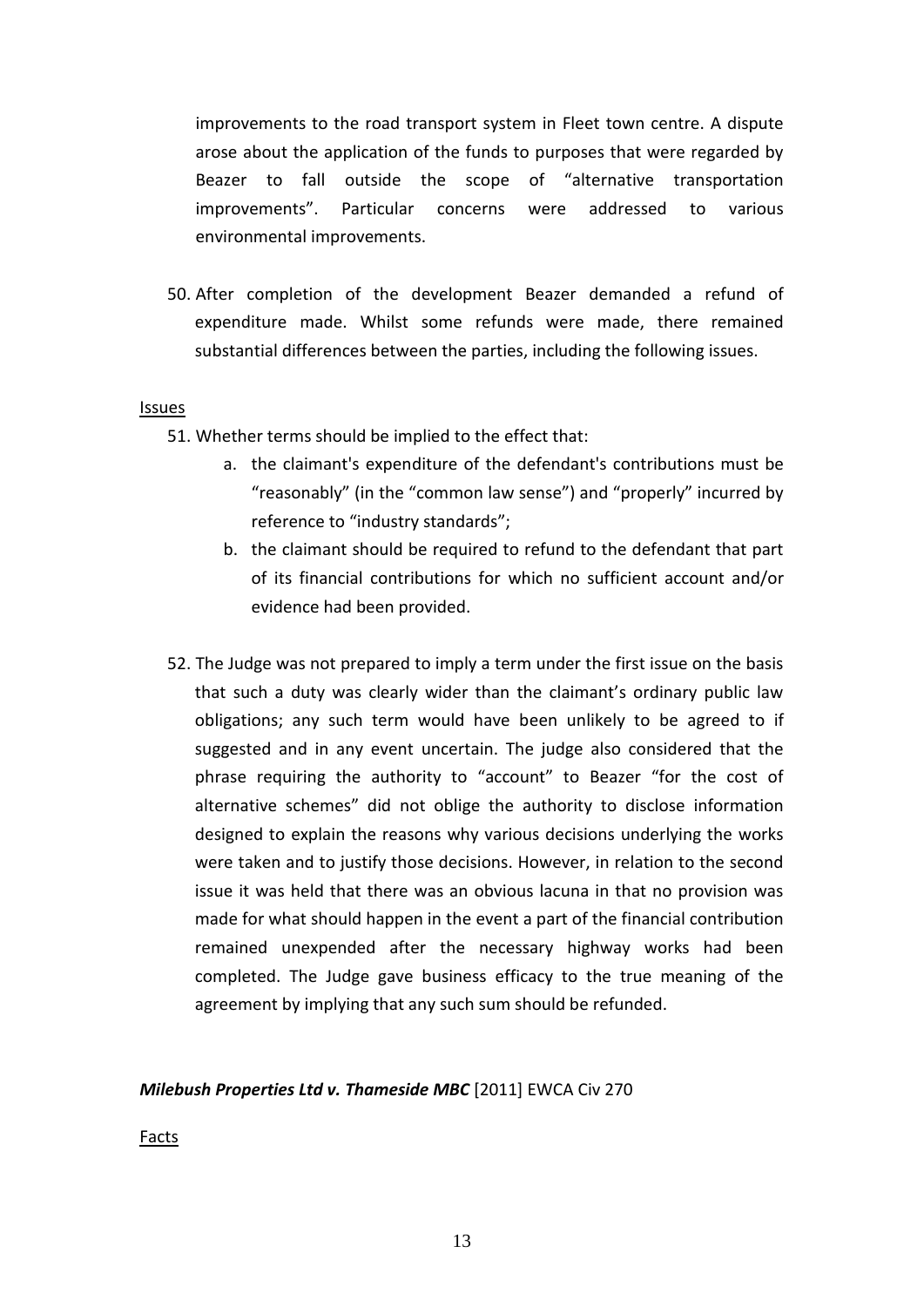53. Milebush owned property affected by the grant of planning permission to Tameside. That permission was subject to a condition requiring the construction of a service road. A clause in the s.106 agreement between the local planning authority and Tameside provided for the grant of a right of way over the service road in favour of Milebush's property. Milebush argued that the right of way covered a pedestrian emergency exit whereas Tameside was only willing to grant a right of way in more limited terms. The point to emphasise is that the proceedings were not brought by the local planning authority as had been contemplated in the s.106, but were instead brought by Milebush, which was not a party to the s.106.

#### Issues

54. Whether Milebush was entitled to take private law proceedings against Tameside for a declaration on the construction of a s.106 agreement to which it was not a party and which was consequently not enforceable by it.

#### Determination

- 55. A majority of the Court of Appeal (Lord Justice Moore-Bick dissenting) concluded that, although the caselaw demonstrated that a declaration may be granted in private law proceedings about the disputed construction of a document affecting the claimant even where the claimant was not a party to it, nevertheless, there were no grounds for disturbing the decision at first instance to refuse a declaration.
- 56. The most important factor was, in reality, that this was not a private law dispute about the construction of a deed for the grant of a private right of way or the legal enforcement of an agreement, but was about the planning objectives of the local planning authority and the performance of planning obligations on which the decisions resting with the planning authority were important, even paramount. Those were public law planning matters which ought to be decided in judicial review proceedings to which the local planning authority was a party.

#### Implications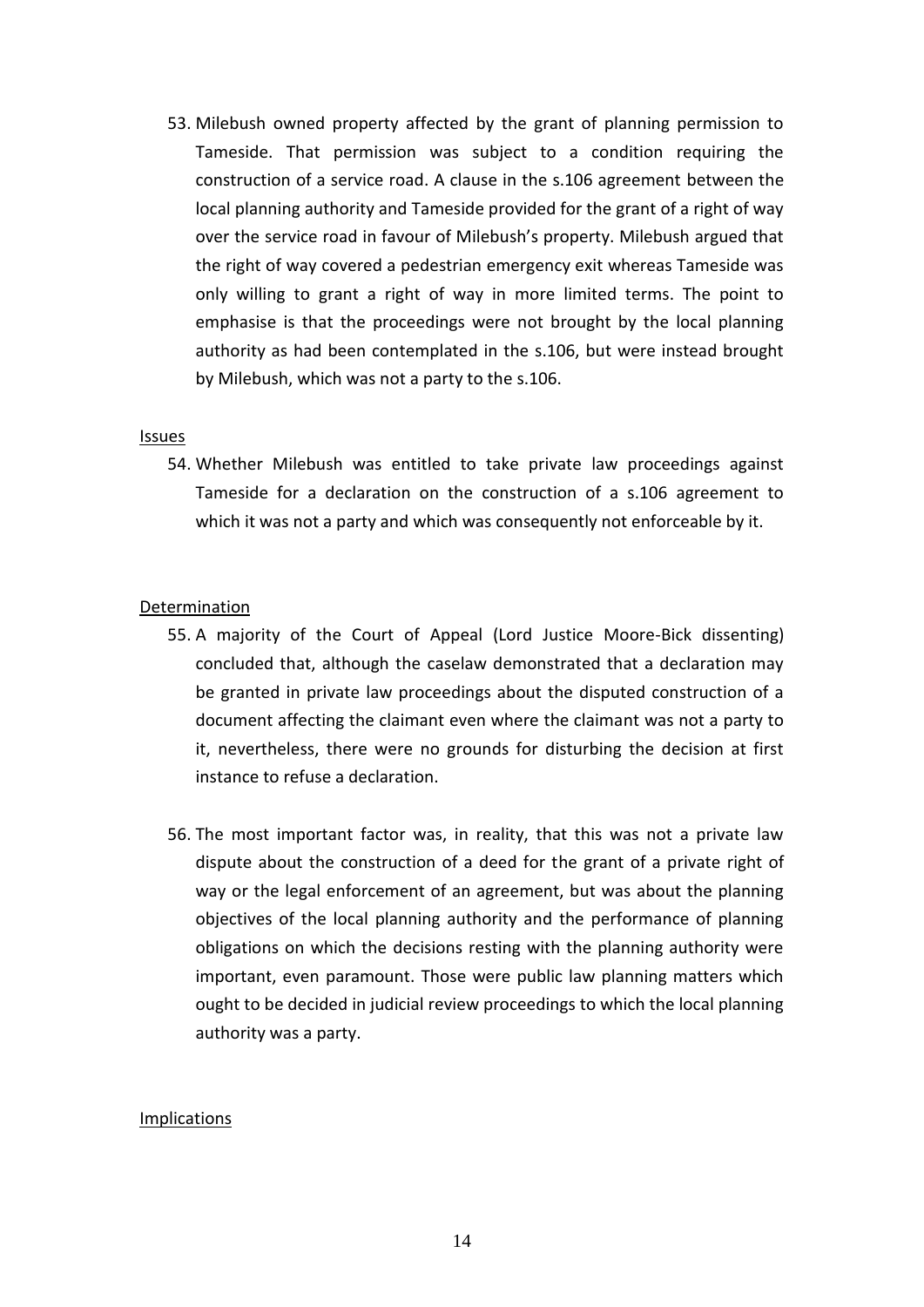57. This case underlines the need for parties affected by a s. 106 agreement to ensure as far as possible that the drafting is sufficiently precise to reflect their concerns.

### **Affordable housing**

## *Vannes Kft v Royal Borough of Kensington and Chelsea* [2010] EWCA Civ 1466 **Facts**

58. This case concerned an appeal in respect of a refusal of planning permission for a change of use of an hotel and its re-development as nine self-contained residential units. The developer made offer to provide affordable housing either on site, off site or by way of a financial contribution to the local planning authority. Evidence was called by experts using different inputs and deriving different outputs arising from the use of the Three Dragons viability toolkit, which resulted in different conclusions about the ability of the development to deliver affordable housing and remain economically viable. The position of the developer was that if the provision of affordable housing was a condition of the grant of planning permission then it was unlikely that the re-development would go ahead. In the decision letter the Inspector was unable to arrive at firm conclusions in relation to the toolkit results:

"*Given the number of uncertain input values noted above, the inability of the professional witnesses to reach agreement on them at the inquiry, and their significant cumulative value, I consider that, in this case, none of the toolkit results is sufficiently robust to enable any significant weight to the be attached in determining the provision of affordable housing that could be expected from the appeal proposal, I turn, therefore, to the other considerations in Policy 3A.10 and paragraph 3.52 [in the London Plan*]".

59. His conclusions, including the consideration of London Plan policy, were later summarised by the Court of Appeal in this way:

"*The Inspector concluded, therefore, that it would be unreasonable to require "affordable housing" in the appeal proposal. One of the reasons for this conclusion is "the lack of reliance that can be placed on the toolkit results" . However, that is not the only reason given. The others are: (i) the need to encourage rather than restrain residential development; (ii) the need to take account of the particular circumstances of the site; (iii) the need to apply targets flexibly, taking into account individual sites costs and other scheme*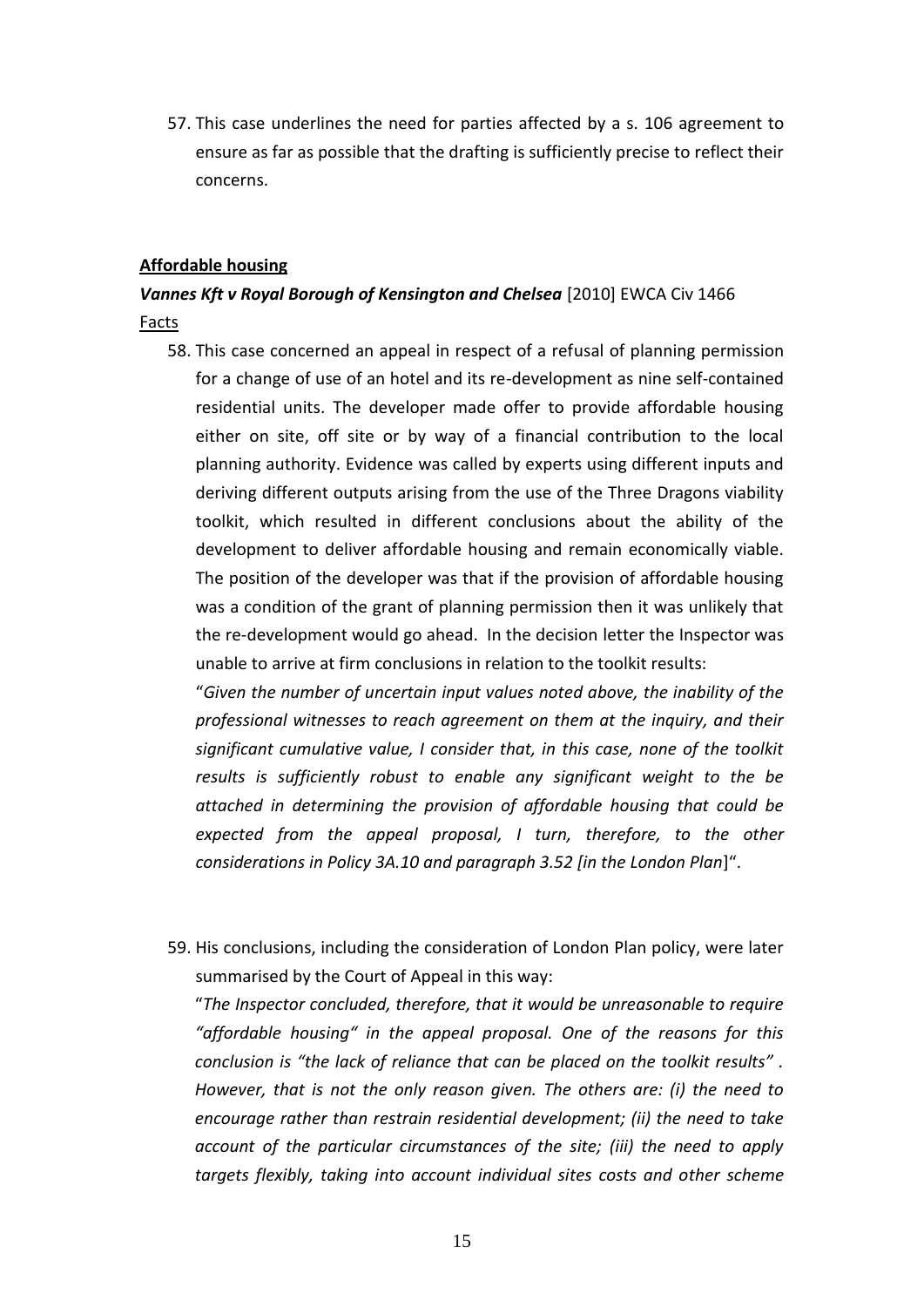*requirements; and (iv) the specialised nature of the area in which the building is situated*".

60. The Inspector allowed the appeal.

## Issues

61. The decision of the Inspector was challenged on the grounds that inadequate reasons had been given for granting permission without any requirement to provide affordable housing.

## Determination

- 62. The Secretary of State did not defend the challenge to the High Court which came before Sir Michael Harrison, who concluded that the Inspector had erred in law by failing to decide a "principal important controversial issue" at the Inquiry. it was held that it was incumbent on the Inspector to reach a conclusion on the issue of whether or not the appeal scheme could support provision for affordable housing and that the inspector had not made any real attempt to grapple with the issues.
- 63. The Court of Appeal disagreed. Aikens LJ regarded the issue of economic viability of providing affordable housing to be a:

"*40... sub-set of the principal important controversial issue" of whether there should be a provision for "affordable housing" in the scheme proposed….* 

*43. But it does not follow that the Inspector had to reach a decision that he must choose one or other of the figures proposes as input values and then follow through with those figures to a conclusion that the proposed development was, or was not, economically viable. In my view if the Inspector concluded that none of the rival input figures could be regarded as reliable or likely to produce a useful result when fed into the "Three Dragons" software, he was duty bound to say so. It would have been irrational for him to have reached a conclusion that none of the input figures were reliable but he nevertheless felt obliged to decide which was the "least unreliable*".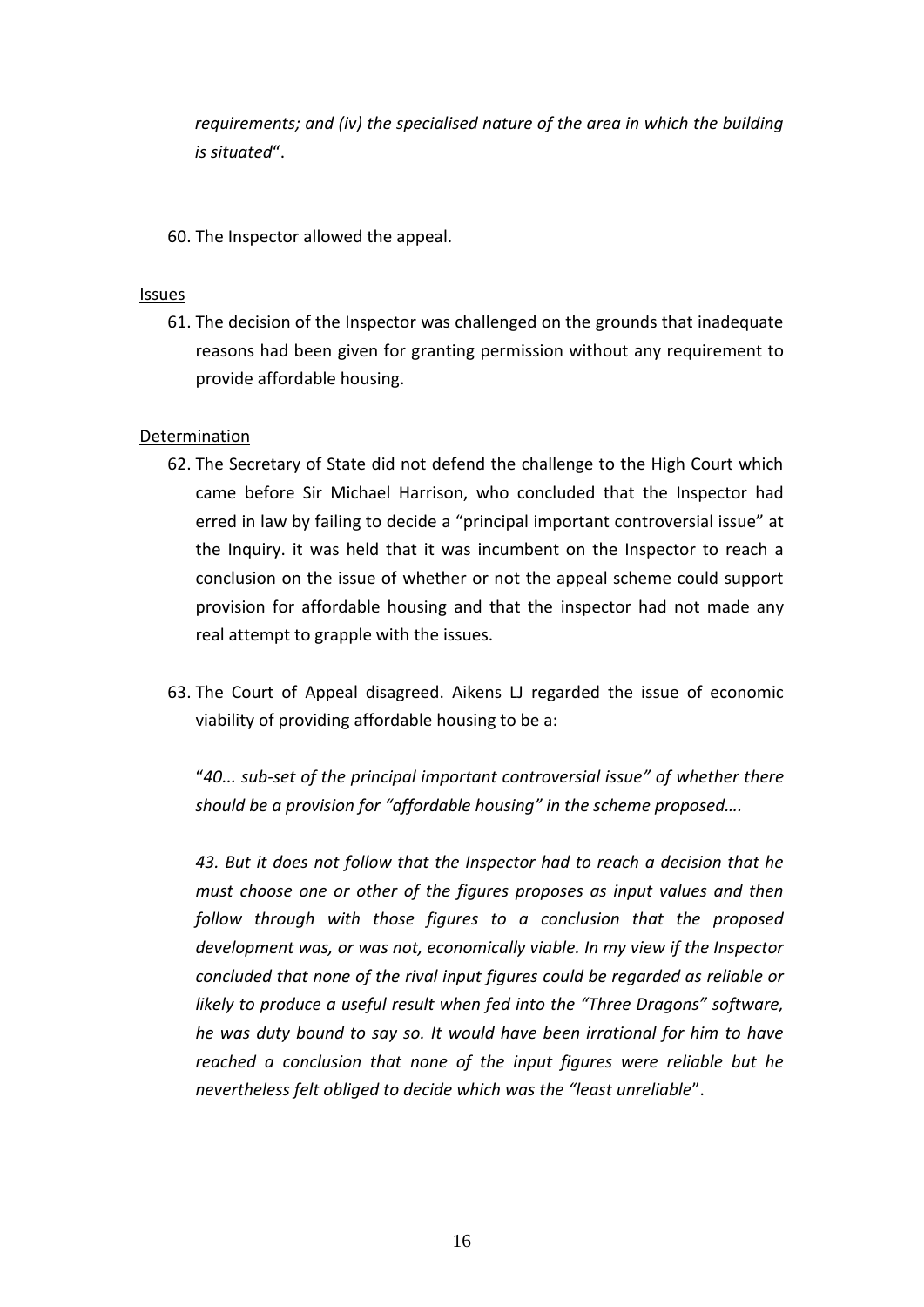64. The Court of Appeal approved the decision of the Inspector and allowed the appeal.

## Implications

65. This decision may be regarded as encouraging developers to propose further schemes without affordable housing, however much will depend on the facts of any individual case.

## **Implementation of planning permissions**

## *Greyfort Properties Limited v. Secretary of State for Communities and Local Government* [2010] EWHC 3455 (Admin); [2011] EWCA Civ 908

Facts

- 66. Planning permission was granted for the development of 19 flats in 1974, subject to conditions which stated that development had to start within 5 years and that the ground floor levels for the block had to be agreed in writing with the local planning authority before any work could commence. In 1978, some initial work was carried out on the site. In 2005, the claimant applied for a lawful development certificate for the development of the now outmoded flats, with a view to using the certificate to improve its bargaining position in negotiations with the local planning authority relating to a permission. The local planning authority failed to make a decision.
- 67. On appeal the Inspector applied the test that had previously been set out in *Hart Aggregates* [2005] EWHC 840 (Admin) (see too *Bedford Borough Council v. Secretary of State for Communities and Local Government and Murzyn* [2008] EWHC 2304 (Admin)) where it had been held that a distinction had to be drawn between conditions which required something to be done before development commenced and conditions precedent which go to the heart of a planning permission. Failure to comply with the former would involve a breach of condition; failure to comply with the latter would mean the development carried out was unlawful (subject to exceptions specified in *Whitley & Sons v. Secretary of State for Wales and Clwyd County Council* (1992) 64 P&CR 296; see too *Leisure Great Britain plc v. Isle of Wight Council* (1999) 80 P&CR 370). In the *Hart Aggregates* case the following condition was held to fall within the former category: "The worked out areas shall be progressively backfilled and the areas restored to levels shown on the submitted plan or to a level to be agreed by the Local Planning Authority in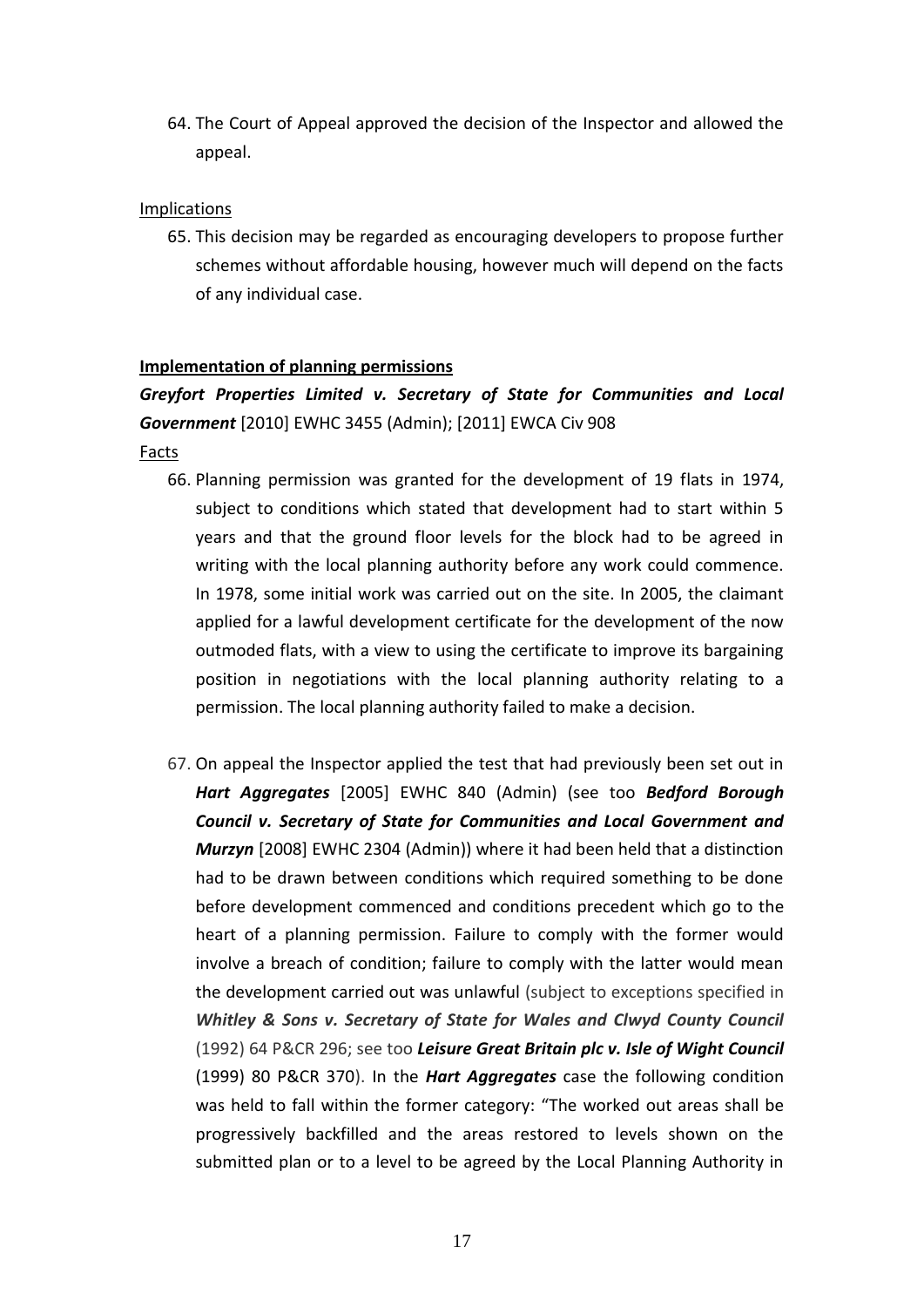accordance with a restoration scheme to be agreed by the Local Planning Authority before extraction is commenced".

68. In the present case the Inspector refused to grant the certificate, finding that the condition relating to ground levels was fundamental to the scheme and had not been discharged given the absence of approval by the local planning authority.

## Issues

69. Whether the works carried out were properly characterised as a breach of a condition which went to the heart of the permission and could not have lawfully commenced development.

## Determination

70. Mitting J was content to apply the *Hart Aggregates* formulation and, in rejecting arguments that the available information and construction of the condition meant that this was not a condition precedent, held as follows (at 24):

*"Plainly, having possession of the plans, the local authority must be taken to have regarded the setting of and agreement of floor levels of the flats as a matter of considerable importance. Accordingly, unless, as a matter of language, the condition can be relegated to the category in respect of which breach does not prevent the commencement of lawful operations, it plainly does*".

71. The Court of Appeal upheld this judgment, endorsing the *Hart Aggregates* approach and finding that the Inspector was entitled to regard the condition as going to the heart of the permission such that the works carried out were unlawful.

f

## Implications

72. Conditions which are intended to genuinely act as a condition precedent to the development should be carefully drafted to achieve this effect.

## **EIA/Screening**

73. This topic is covered in more detail elsewhere, however notable recent cases are as follows.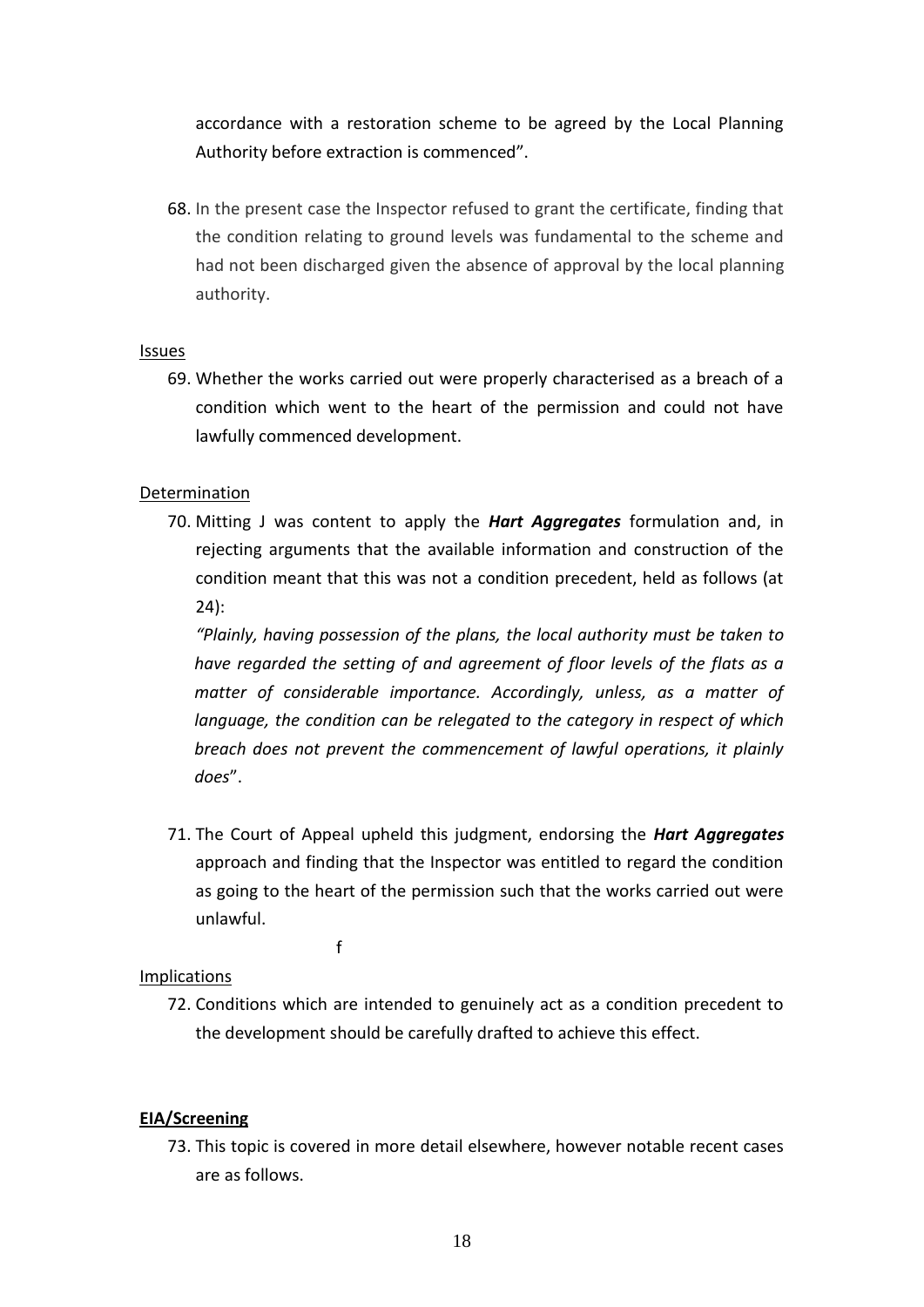## *R (Save Britain's Heritage) v. Secretary of State for Communities and Local Government* [2011] EWCA Civ 334

#### Facts

- 74. The Secretary of State and the local planning authority had reached a decision allowing for the demolition of a redundant brewery as part of the redevelopment of the Lancaster Canal area without a screening opinion under the Town and Country Planning (Environmental Impact Assessment) (England and Wales) Regulations 1999 ("the EIA Regulations") implementing Directive 85/337, the EIA Directive.
- 75. Save sought to judicially review that decision claiming that the Directive required an EIA to be carried out prior to the demolition of a building and sought a declaration that (1) demolition of buildings was capable of constituting a project falling within Annex II of the EIA Direction and (2) the Town and Country Planning (Demolition – Description of Buildings) Direction 1995 (para. 2(1)(a)-(d)) was unlawful and should not be given effect. The Direction has been given by the Secretary of State on the premise that in most circumstances demolition did not amount to development or need planning permission. This obviated the need for planning permission for the demolition works and since, the environmental impact assessment regime here was based upon a requirement for planning permission is needed, demolition escaped that regime.
- 76. Save's challenge had been dismissed at first instance by Judge Pelling QC. However, after that judgment the European Court of Justice issued its decision in *Commission of the European Communities v. Ireland C-50/09*  (judgment of 3 March 2011) in which it found that demolition works came within the scope of the EIA Directive and therefore may constitute a project within the meaning of Article 1(2) of the Directive. The ECJ therefore declare that by excluding demolition works from the scope of its legislation transposing the EIA Directive, Ireland had failed to fulfil its obligations under the Directive.

#### **Issues**

77. Whether demolition was capable of constituting a project for the purposes of the EIA Directive.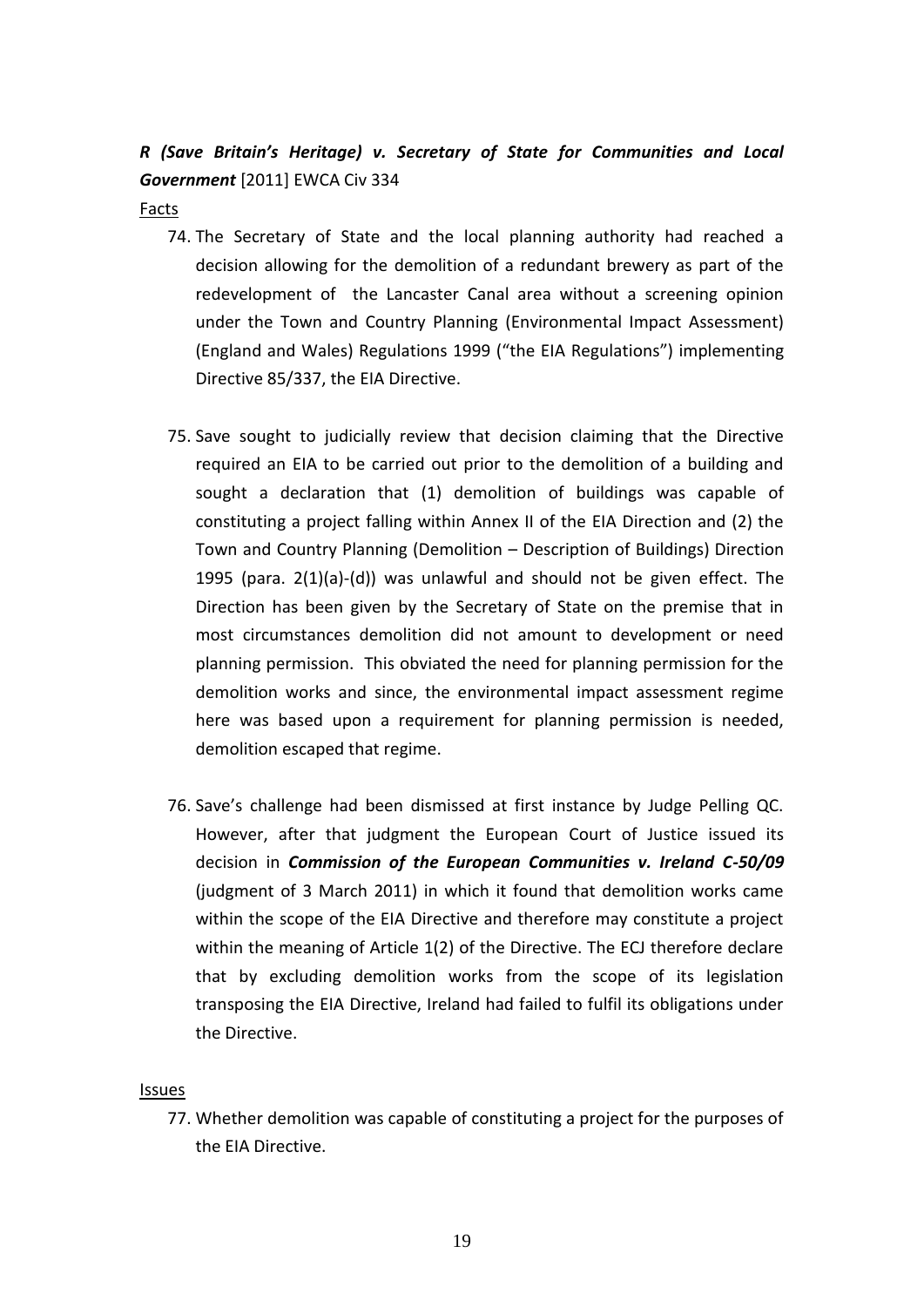## Determination

- 78. Lord Justice Sullivan noted that the Directive must be interpreted in a purposive manner and stated (at para. 17): *"if it is accepted that works are capable of having significant effects on the environment, the definition of "project" in art.1.2 should, if possible, be construed so as to include, rather than exclude, such works. Applying this approach to the first limb of the definition in art.1.2, it seems to me that the execution of demolition works falls naturally within "the execution of ... other ... schemes…". Further, i*f demolition could amount to a scheme (and therefore a "project"), it was also capable of being an "urban development project."
- 79. Sullivan LJ rejected the submission that that approach was contrary to the decision of the House of Lords in *R(Edwards) v. Environment Agency (No. 2)*  [2008] UKHL 22. The observations of Lord Hoffman and Lord Hope in that case that the first limb of Article 1(2) appeared to contemplate the creation or construction of something new had to be considered in the context of the particular proposal under consideration in that case and they were not attempting to provide a definitive interpretation of the first limb of Article 1(2) for all purposes. Sullivan LJ therefore granted the two declarations sought.

## **Implications**

80. Developers will now need to consider specifically whether planning permission (including possibly an environmental impact assessment) is required for the demolition phase of a development. Those with unimplemented permissions should ensure that demolition is expressly anticipated by the permission.

## *R (Friends of Basildon Golf Course) v. Basildon District Council* [2010] EWCA Civ 1432

Facts

81. As part of plans for the development of Basildon Golf Course landscaping works were proposed which involved substantial amounts of waste material being brought to the site to create large bunds. A screening opinion produced by the Council which, it emerged, underestimated the quantity of waste being brought onto the site by two-thirds, had concluded that an EIA was not required. The claimant challenged the adequacy of the screening opinion.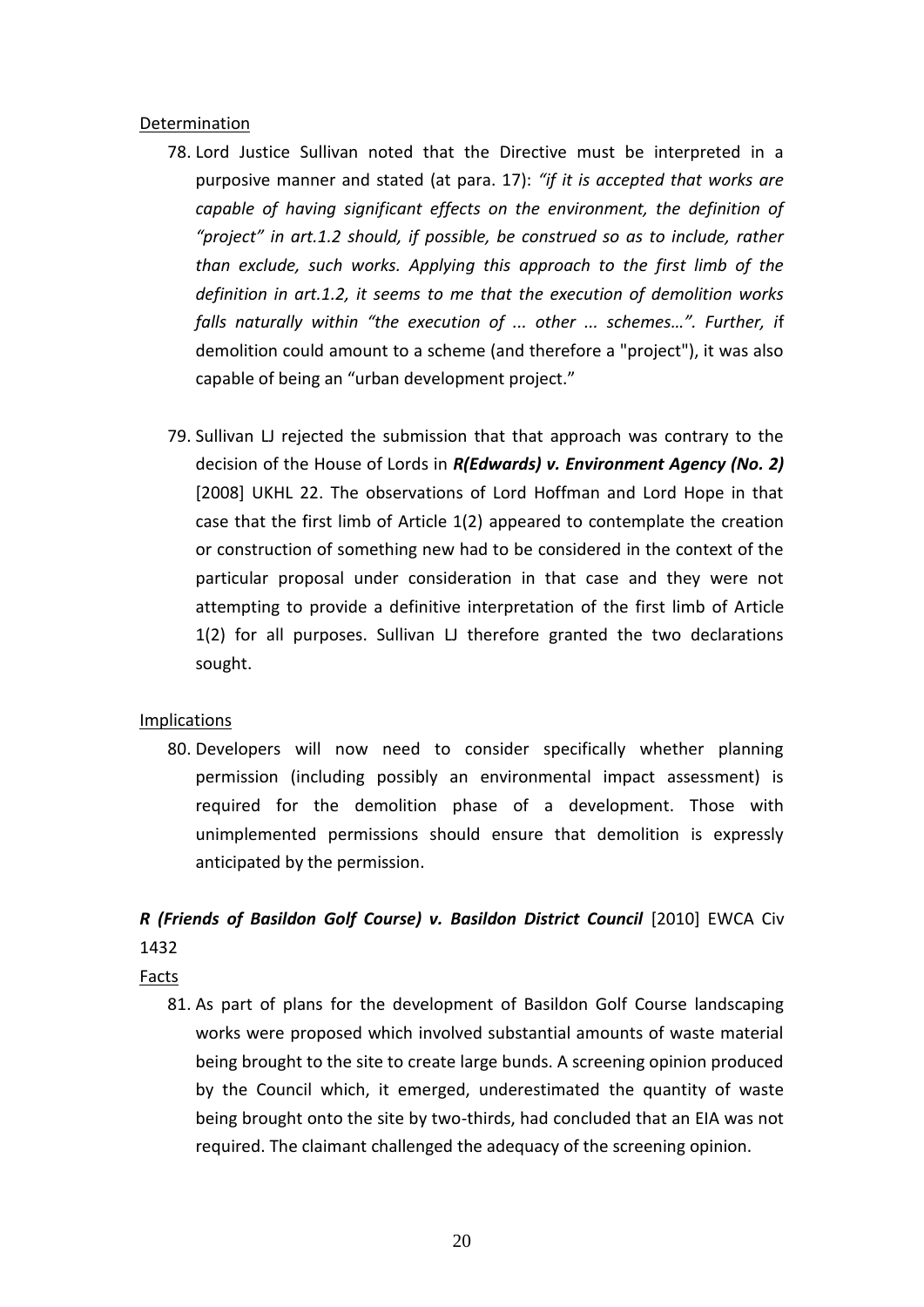#### Issue

82. The proper approach to be taken to issuing screening opinions.

### Determination

- 83. The gross understatement of the amount of waste being imported in the screening opinion had resulted in it being seriously misleading and the impact on the local environment of large quantities of waster forming massive and extensive bunds had not been mentioned or considered. Further, on the information that should have been available to the officer on the ecological aspect of the application the brevity of the consideration of those issues reflected an insufficient analysis. Pill LJ noted that "*the decision taken in a screening opinion must be carefully and conscientiously considered and it must be based on information which is sufficient."* He consequently quashed the planning permission which had been granted.
- 84. Pill LJ found that the local planning authority had displayed a "psychological barrier" to finding that an EIA was necessary. Despite the fact that the need for an EIA may involve delay, on any view it had been arguable that an EIA was required and the sensible and convenient course might well have been to require one. Pill LJ went on to note that "*it may not always be in the interests of the parties or the public if a tough stance against requiring an EIA is readily accepted".*

#### Implications

85. Decision makers must ensure that they give adequate consideration to all aspects of a development proposal when considering whether an EIA is required and ensure that the information on which their decision is based is correct. Local authorities should be well aware of the risks of adopting a negative screening opinion in circumstances in which it is arguable that an EIA is required, even where that will involve delay. Developers may not be aiding their own cases by encouraging local authorities to take robust lines when EIAs are arguable necessary. If in doubt, submit an EIA.

## *R (Bateman) v. South Cambridgeshire District Council* [2011] EWCA Civ 157

#### Facts

86. The Claimant challenged the rationality and sufficiency of the reasons of a screening opinion to the effect that the extension of a grain store was not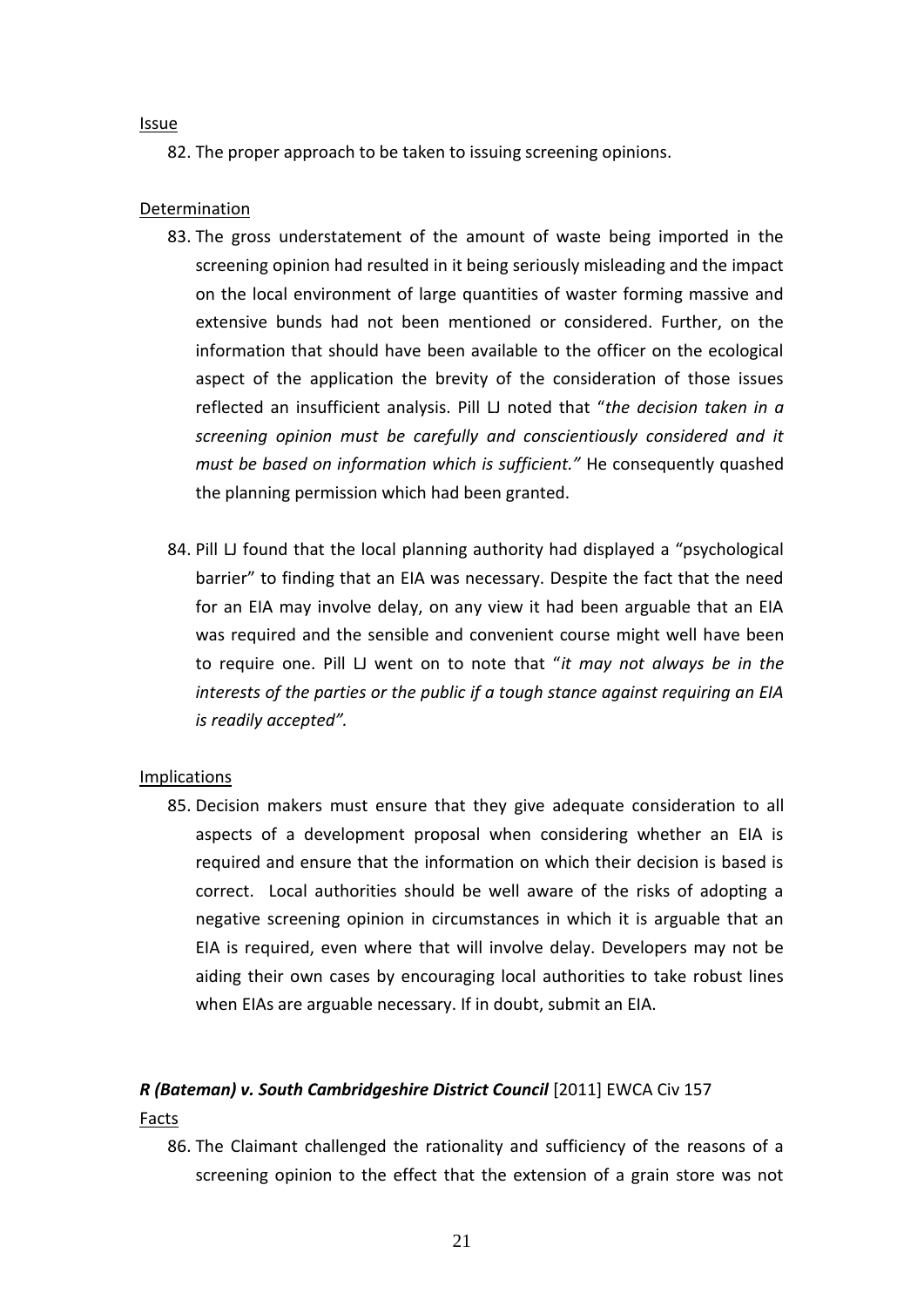likely to have significant effects on the environment. The reasons stated that the site was not within the floodplain or in an area of high-medium flood risk, that no public right of way would be affected by the proposal, and that there were no Tree Preservation Orders within the site. In addition, it was found that the proposals would not affect a Scheduled Ancient Monument and would not lie within an environmentally sensitive area. The reasons went on to state that "the main impacts of the development are likely to be: increase in traffic movements, landscape impact, and noise disturbance to nearby residents. Transport, Landscape and Noise Assessments are to be provided with the application".

87. It was argued that the statement giving the reasons for the decision failed to demonstrate that the office had considered the likely effect of the development in relation to traffic movement, the landscape and noise or, if she had considered those matters, had failed to explain why an EIA was not required.

#### Issue

88. The extent of reasoning required for issuing a particular screening opinion.

#### Determination

- 89. The Court of Appeal (Lord Justice Mummery dissenting) found that a screening opinion was not intended to involve a detailed assessment of factors relevant to the grant of planning permission which was something that came later and would ordinarily include an assessment of environmental factors, among others. Nor did a screening opinion involve a full assessment of any identifiable environmental effects. It involved only a decision, almost inevitably on the basis of less than complete information, whether an EIA needed to be undertaken at all. The court should not impose too high a burden on planning authorities in relation to what was no more than a procedure intended to identify the relatively small number of cases in which the development was likely to have significant effects on the environment, hence the term "screening opinion".
- 90. However, the Court stated that it was clear that when adopting a screening opinion the planning authority had to provide sufficient information to enable anyone interested in the decision to see that proper consideration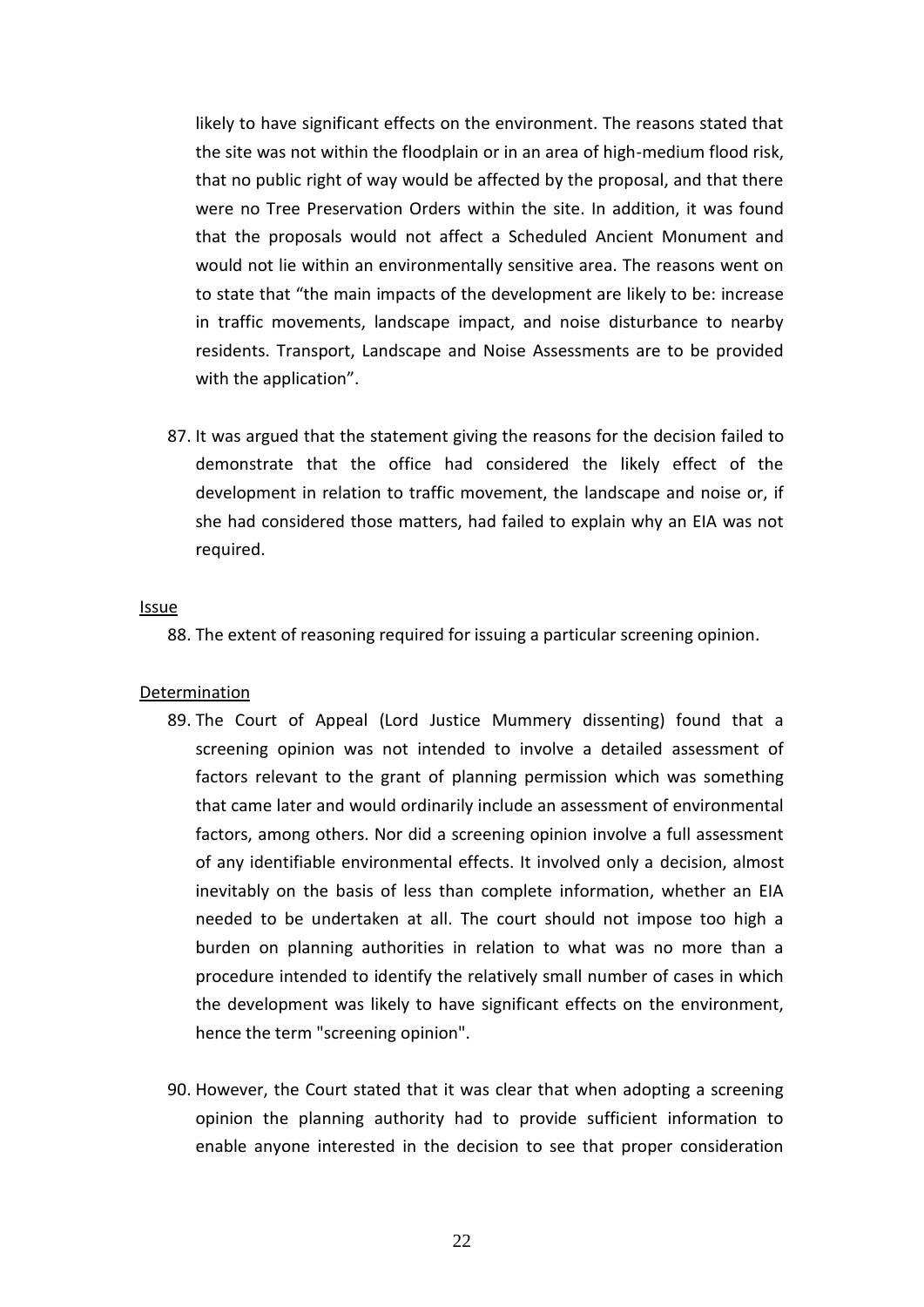had been given to the possible environmental effects of the development and to understand the reasons for the decision.

91. In the present case there had been no clear statement of the planning officer's reasons for her conclusions. Although there was nothing to suggest that the planning officer's decision that an EIA was not required was not carefully and conscientiously considered, the reasons given for her decision did not make it sufficiently clear why she reached that conclusion. The decision to grant the permission was consequently quashed.

## **Implications**

92. Care is required when drafting screening decisions, to ensure that the precise basis for the decision is apparent on the face of the decision.

## *R (Loader) v. Secretary of State for Communities and Local Government* [2011] EWHC 2010

#### Facts

93. The Claimant sought judicial review of a screening direction by the Secretary of State that the re-development of a former bowls club into 41 sheltered apartments for the elderly did not require an EIA on the grounds that the Secretary of State had misdirected himself as to the meaning of "significant effects on the environment" in Article 2(1) of the EIA Directive. The Claimant relied on Commission Guidance which stated: *"Those responsible for making screening decisions often find difficulties in defining what is 'significant'. A useful simple check is to ask whether the effect is one that ought to be considered and to have an influence on the development consent decision".*

#### **Issue**

94. The correct interpretation of 'significant effects on the environment' for the purposes of Article 2(1) of the EIA Directive.

#### Determination

95. Lloyd Jones J stated that he was unable to accept that the Commission Guidance intended to substitute a test of general application for a case-bycase expert evaluation. He noted that the concept of "significant effects on the environment" depends on an assessment of the future impact of a development in a particular case and is pre-eminently a matter for expert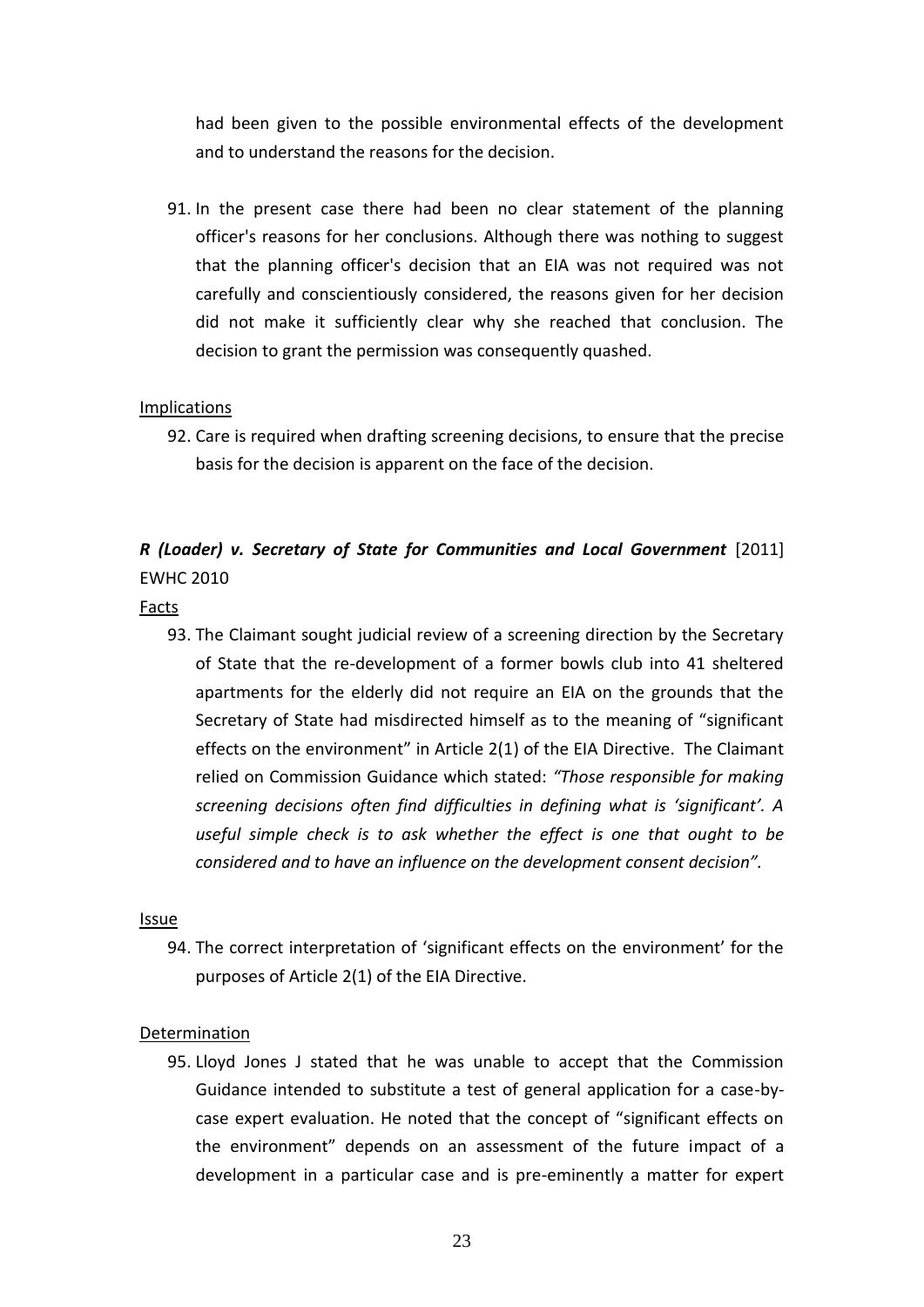judgment in the context of the particular case. The judge expressed agreement with the obiter remarks of the Court of Appeal in *R (Bateman) v. South Cambridgeshire District Council* [2011] EWCA Civ 157 in which Lord Justice Moore-Bick rejected a similar reliance on the Commission Guidance.

- 96. Lloyd Jones J rejected the Claimant's contention for three reasons:
	- (1) it would transfer the focus from whether a project was likely to have significant effects on the environment to whether the effect is one that it is relevant to consider and which might influence the development consent decision. A wide range of matters may be relevant to the latter decision and might influence it notwithstanding that they are not capable of having significant effects on the environment;
	- (2) it would have the effect of substituting a new and much lower test for that set out in the Directive and the Regulations. If that were correct an EIA would be required in virtually all cases in which a development might possibly have some effects on the environment. The EIA Directive was drafted so as only to apply where projects were likely to have significant effects on the environment. It was not intended that EIA be required in respect of any development that might have any effect on the environment. The fact that the EIA Directive has been said to have a wide scope and broad purpose does not mean that it is permissible to re-cast the test laid down in the Directive and to substitute the lesser test for which the Claimant contends;
	- (3) it was accepted that it would not be appropriate for the court to try to lay down a single defined test of "significant effects on the environment" for application in all cases and noted that the Commission and the ECJ had not attempted to do so. The test of "significant effects on the environment" is intended to confer discretion on expert decision-makers to take decisions on a case-by-case basis. There is no single, hard-edged test appropriate for application in all cases.

## Implications

97. The question of whether a proposal will have significant effects on the environment should be approached on a case by case basis and not by reference to whether the effect might influence the decision.

## *Renfree v Secretary of State for Communities and Local Government* [2011] EWCA Civ 863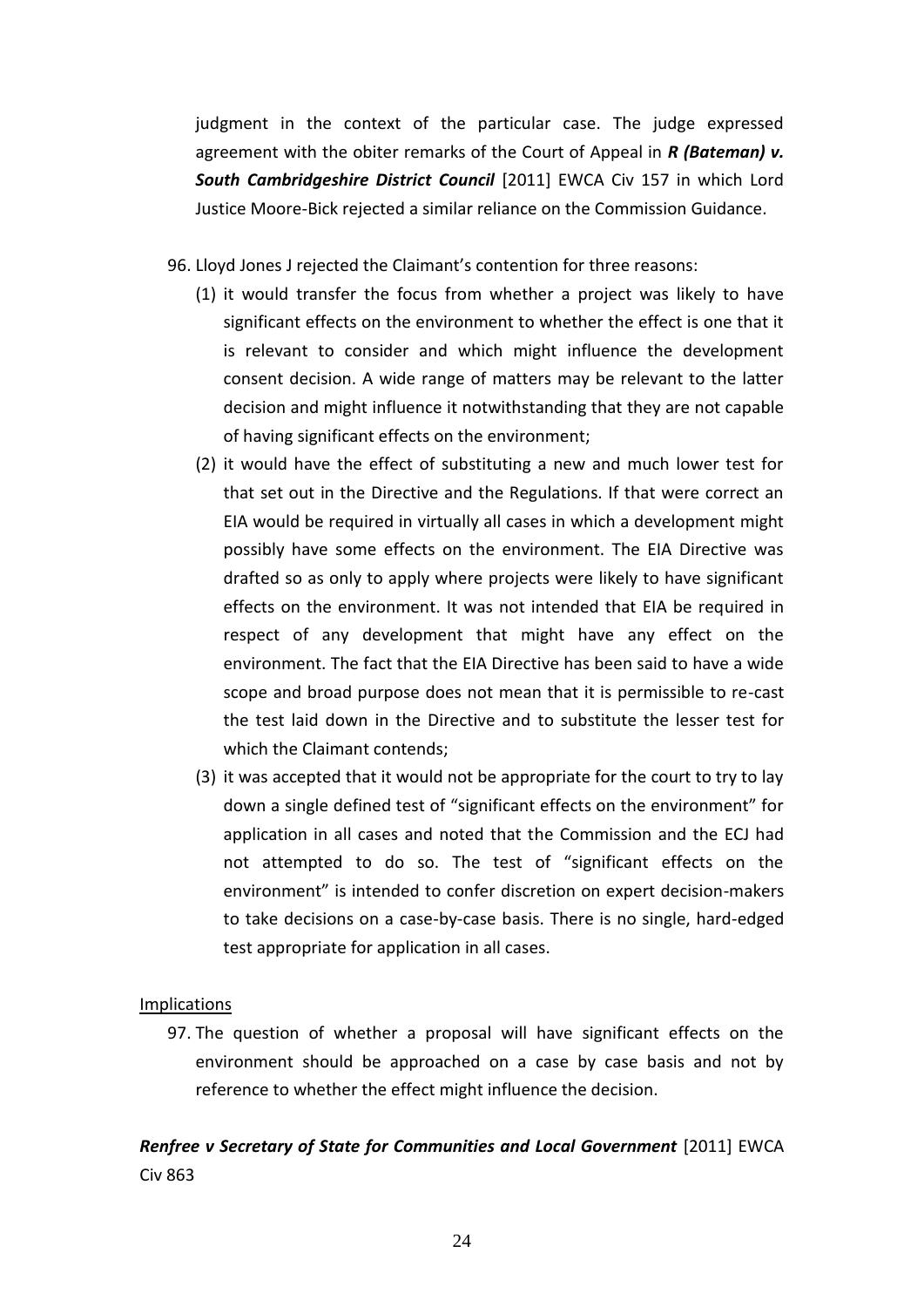#### Facts

- 98. A local planning authority issued a screening direction that a proposed wind turbine was EIA development. The developer asked the Secretary of State to issue a screening direction to the contrary, which was forthcoming. At an inquiry into the proposals, a third party raised objections to the proposal on the grounds of impact on a World Heritage site that had been designated following the screening decision of the Secretary of State. However it was not suggested that the Inspector should ask the Secretary of State to reconsider the earlier screening decision. The Inspector concluded that there would be no unacceptable impact on the World Heritage site.
- 99. It was held at first instance that the World Heritage Site designation was potentially material such that the Inspectorate should at least have considered whether or not to refer the screening direction back to the Secretary of State for reconsideration.

#### Issue

100. The proper approach to be taken to an alleged failure to refer a screening decision back to the Secretary of State.

#### Determination

101. The Court of Appeal held as follows (Sullivan LJ):

*"27 The inscription of the WHS in 2006 was undoubtedly a change in circumstance, but whether it was a material change in the sense that it was a change that could realistically lead to the Secretary of State deciding that the proposed wind turbine was EIA development was a matter for the hypothetical "reasonable Inspector" to decide. I do not accept that one can simply bypass the Inspector's planning judgment on that matter and say, as Mr Kolinsky submitted, that if a change of circumstance is capable of being a material change as found by the court then there must be a reference back by the Inspector to the Secretary of State for reconsideration. Effectively Mr Kolinsky's submission cuts out the Inspector and makes the Inspector's view of the matter entirely redundant...I do not accept that that is the correct approach.*

*31 …The Inspector's conclusion that the proposed development would have no detrimental impact on the WHS would necessarily have informed any reasonable Inspector's view as to whether there was a realistic prospect of the Secretary of State coming to a different screening conclusion as to the likely*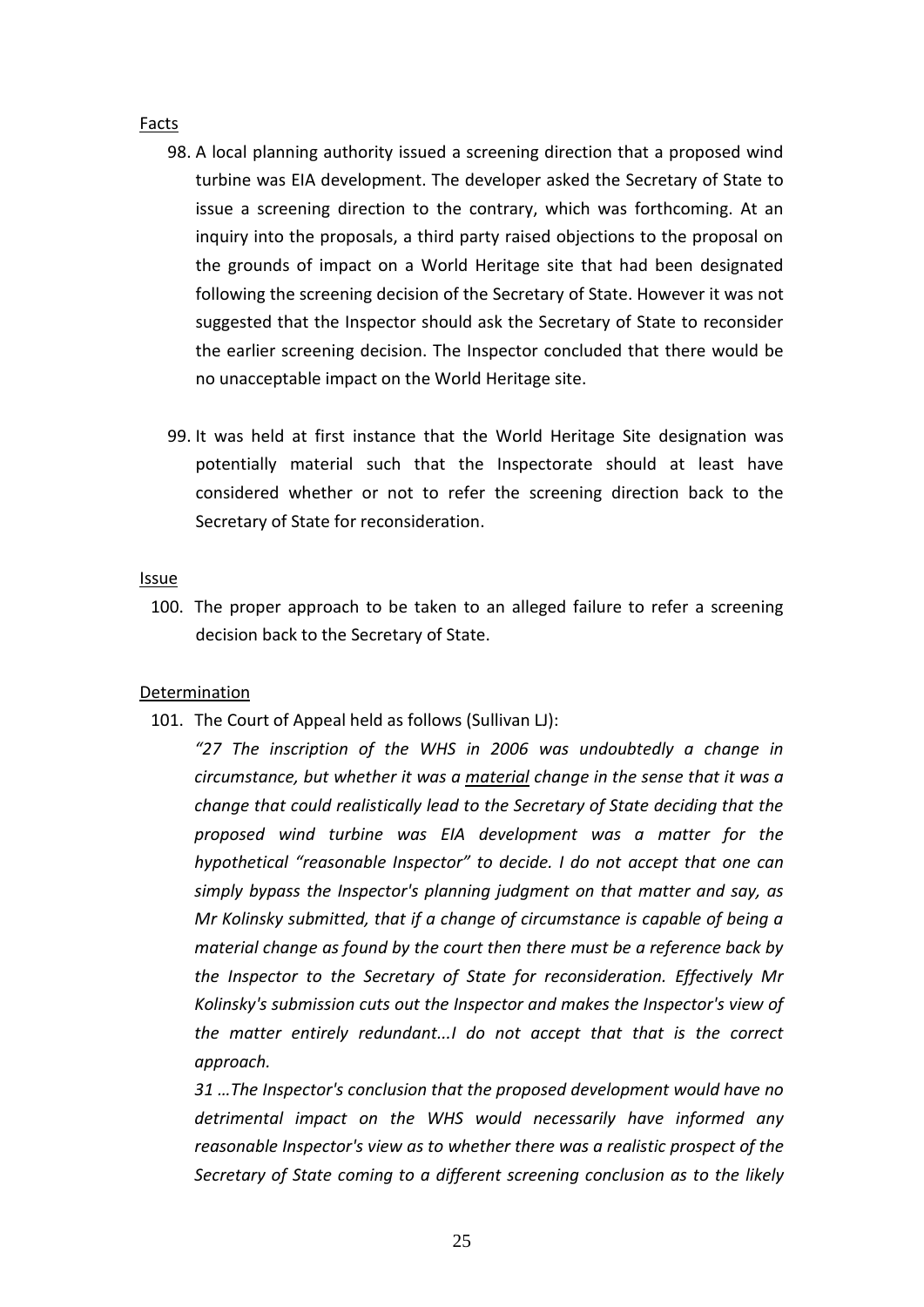*environmental effects of the proposed development…*

*32. I do not see how it could sensibly be said that any reasonable Inspector who had concluded that the proposed development would have no detrimental impact upon the WHS and who had not been asked to invite the Secretary of State to reconsider the screening direction would nevertheless have concluded that there was "a realistic prospect" that the Secretary of State might now decide that the proposed development was likely to have significant effects on the environment because there had been a change of circumstances by reason of the inscription of the WHS and so issue a new screening direction to that effect…*

*36 The judge did not ask whether any reasonable Inspector who had reached the same conclusions as this Inspector had as to the impact of the wind turbine on the WHS would have answered that question in the affirmative, notwithstanding the fact that he or she had not been asked to do so. For the reasons set out above, it is not possible to say that any reasonable Inspector would in those circumstances have referred the matter back to the Secretary of State.*

#### **Implications**

102. The test applied by the Court of Appeal means that it will often be difficult to challenge a decision not to refer a screening decision back to the decision maker.

#### **SEA**

## *Save Historic Newmarket v. Forest Heath District Council* [2011] EWHC 606 (Admin) Facts

103. This challenge sought to quash policies in a core strategy which provided for an urban extension to the north-east of Newmarket of approximately 1200 dwellings as part of a mixed use development. The SEA prepared to accompany the core strategy identified five options for development, including directing the majority of new developments to Newmarket; speading development more evenly between the three market towns of Brandon, Mildenhall and Newmarket; and spreading development between the three market towns and some or all of the sustainable villages in the area.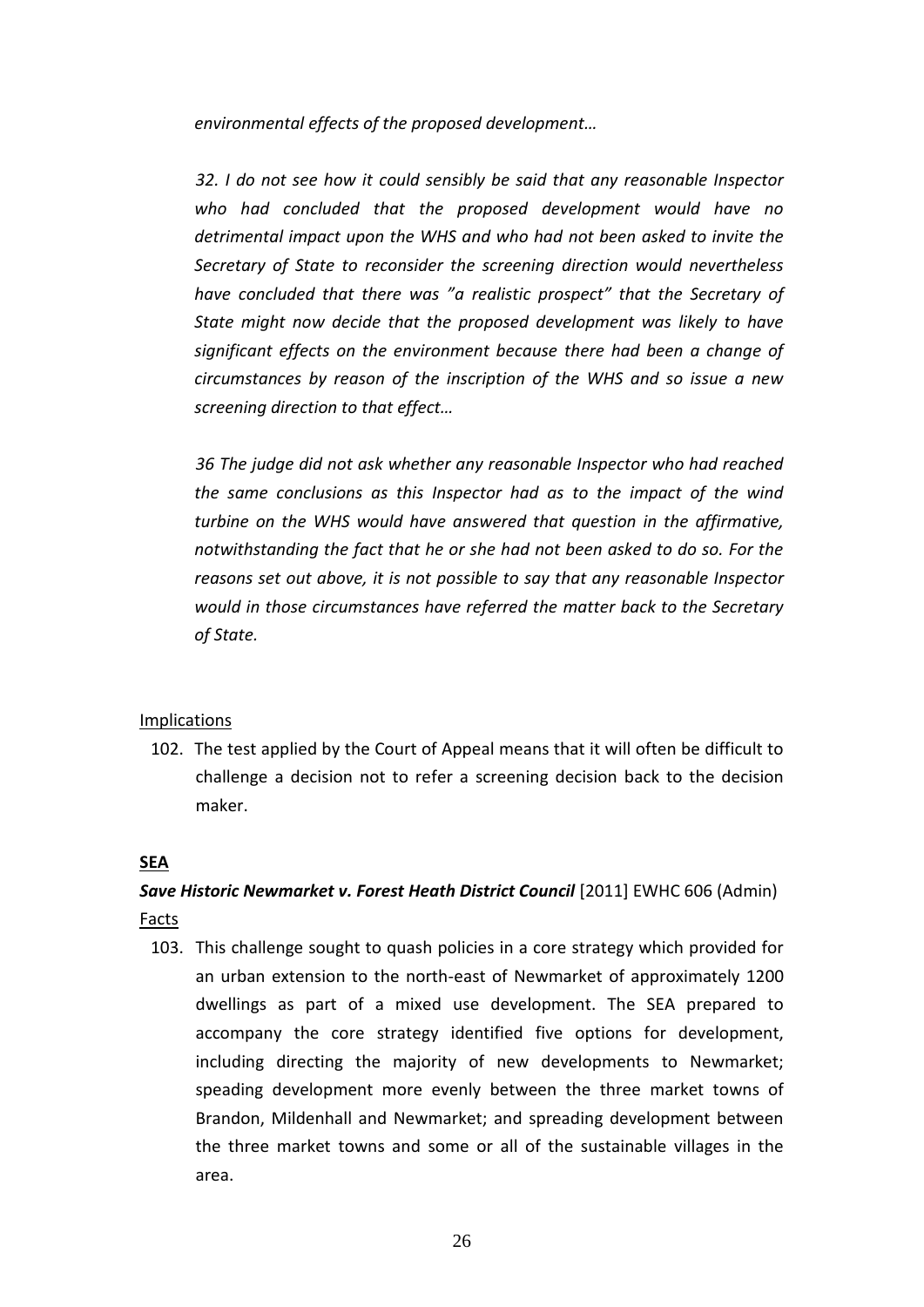#### Issues

104.It was alleged that the SEA did not meet the requirements of Regulation 12 of the [Environmental Assessment of Plans and Programmes Regulations 2004](http://login.westlaw.co.uk/maf/wluk/app/document?src=doc&linktype=ref&&context=30&crumb-action=replace&docguid=I696B5101E42311DAA7CF8F68F6EE57AB) by not identifying the reasonable alternatives of implementing the proposed extension.

## Determination

105.It was held that the SEA accompanying the proposed Core Strategy was flawed. It was not possible for the consultees to know from it what were the reasons for rejecting any alternatives to the urban development where it was proposed or to know why the increase in the residential development made no difference. The previous reports did not properly give the necessary explanations and reasons and in any event were not sufficiently summarised nor were the relevant passages identified in the final report. There was thus a failure to comply with the requirements of the Regulations.

### **Implications**

106. This case highlights the difficulties with a system where local planning authorities are encouraged by guidance to prepare SEAs and sustainability appraisals in the same document by reference to sustainability criteria, from which it is not always clear how the requirements of the Regulations are met. It is important when finalising any document to ensure that there is a clear audit trail which establishes how the requirements of the Regulations have been complied with.

## **Nature Conservation**

## *R (Morge) v. Hampshire County Council* [2011] UKSC 2

Facts

107. This was "*a case about bats and badgers, Beeching and bus-ways"* (Ward LJ in the Court of Appeal). The local planning authority granted permission for a 4.7km guided bus route along a disused railway line. The Claimant had objected to the scheme due to its potential impact on bats living nearby after a bat survey had identified 6 European protected bat species that would be affected. Potential impacts were considered to be the loss of foraging habitat, the loss of potential roosts and collisions between bats and buses.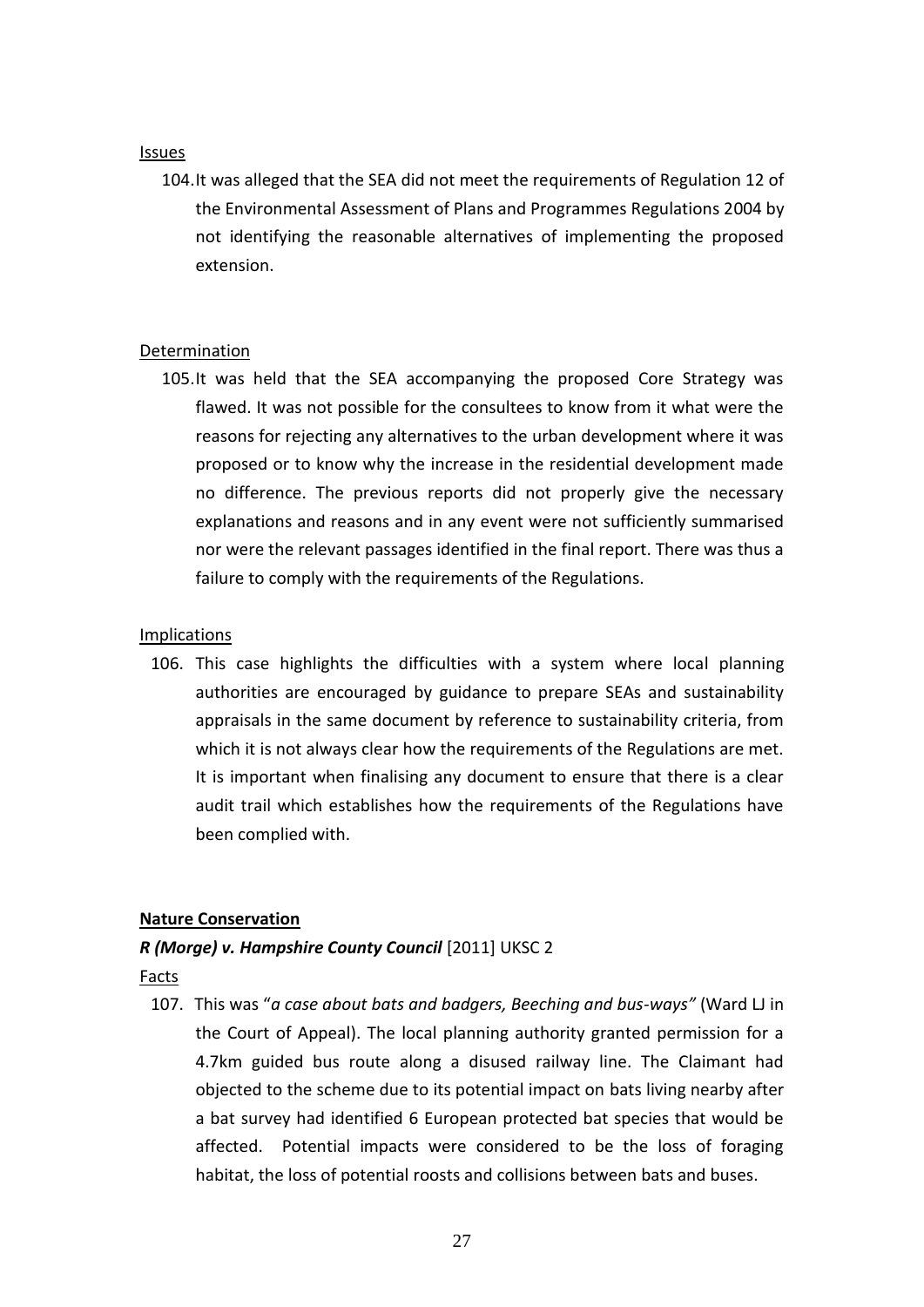108. Regulation 9(5) of the Habitats Regulations 2010 requires a competent authority, in exercising any of its functions, to have regard to the requirements of the Habitats Directive (92/43/EEC) so far as they may be affected by the exercise of those functions. Article 12(1) of the Directive provides that Member States shall take the requisite measures to establish a system of strict protection for animal species including bats, prohibiting a range of activity including the deliberate disturbance of the species. Where there is no alternative but to disturb the species, certain derogations are provided for at Art. 16, on grounds including public health, public safety, or other imperative reasons for overriding public interest. There must be beneficial consequences of primary importance for the environment.

### Issues

- 109. Two issues were before the Supreme Court:
	- a. the interpretation of "disturbance" in Art. 12(1)(b); and
	- b. the extent of the local planning authority's obligations under Reg. 9 of the Habitats Regulations

## Determination

- 110. Lord Brown of Eaton-under-Heywood gave the leading judgment and concluded that certain broad considerations must clearly govern the approach to Article 12(1)(b):
	- a. it is an article affording protection specifically to species and not to habitats, although obviously, as here, disturbance of habitats can also indirectly impact on species;
	- b. the prohibition encompassed in article 12(1)(b) relates to the protection of "species", not the protection of "specimens of these species";
	- c. whilst the word "significant" is omitted from article 12(1)(b) that cannot preclude an assessment of the nature and extent of the negative impact of the activity in question upon the species and, ultimately, a judgment as to whether that is sufficient to constitute a "disturbance" of the species;
	- d. it is implicit in article 12(1)(b) that activity during the period of breeding, rearing, hibernation and migration is more likely to have a sufficient negative impact on the species to constitute prohibited "disturbance" than activity at other times;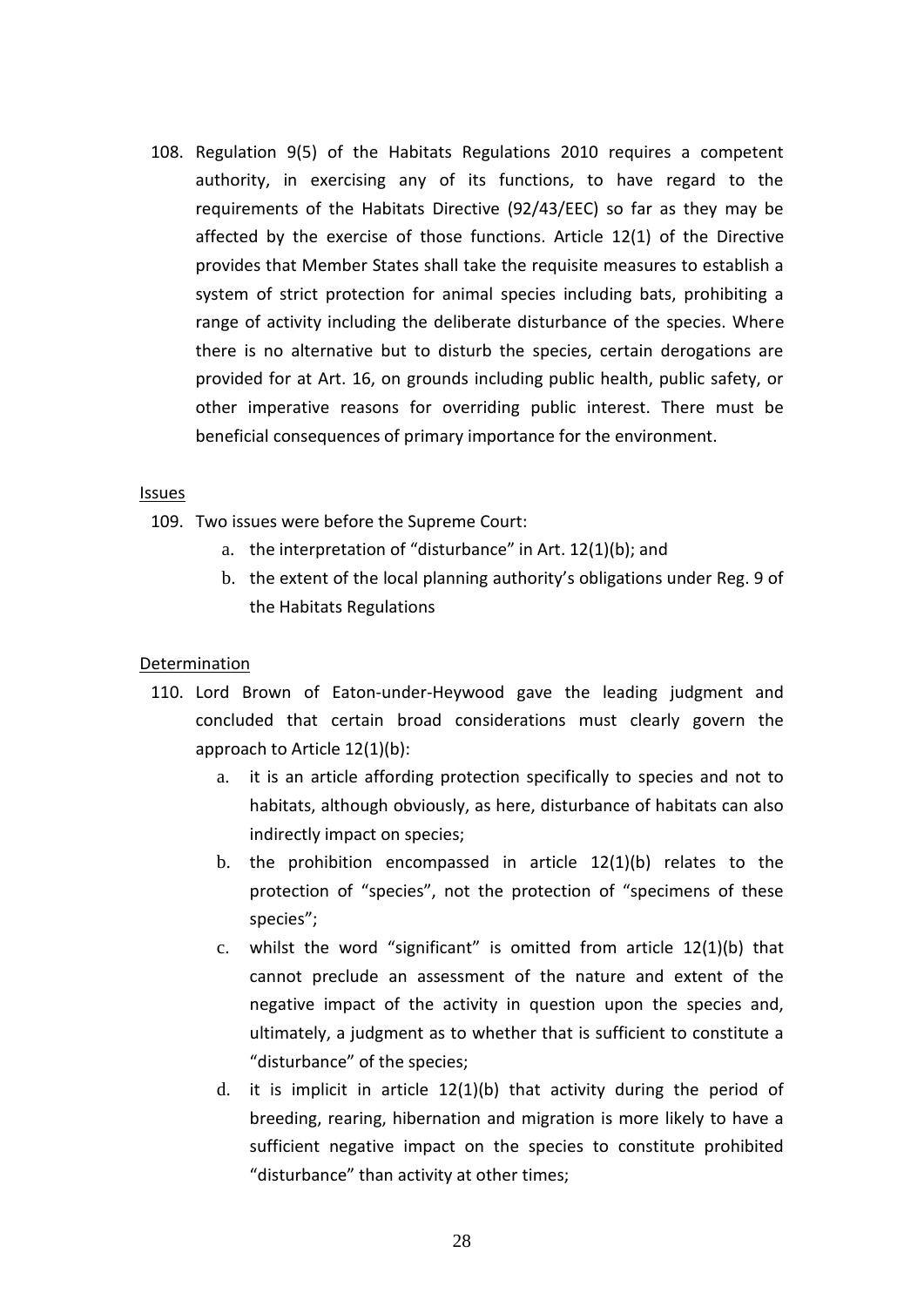- e. it was difficult to take the proper interpretation and application of Article 12(1)(b) further than it was taken in the Commission's guidance document which advocated a case by case approach. The "more than de minimis" definition proferred by the appellant was rejected. A deliberate disturbance is "*an intentional act knowing that it will or may have a particular consequence, namely disturbance of the relevant species*" (at 14).
- 111. On the second issue the Court concluded (Lord Kerr dissenting) that a planning committee was only obliged to have regard to the Directive's requirements so far as they might be affected by its decision. As implementation of a planning permission was no longer a defence to the criminal sanctions imposed by the Regulations, Lord Brown could not see "*why a planning permission… should not ordinarily be granted save only in cases where the planning committee conclude that the proposed development would both (a) be likely to offend article 12(1) and (b) be unlikely to be licensed pursuant to the derogation powers. After all, even if development permission is given, the criminal sanction against any offending (and unlicensed) activity remains available and it seems to me wrong in principle, when Natural England have the primary responsibility for ensuring compliance with the Directive, also to place a substantial burden on the planning authority in effect to police the fulfilment of Natural England's own duty... Where Natural England express themselves satisfied that a proposed development will be compliant with article 12 , the planning authority are to my mind entitled to presume that that is so*" (see paras. 29-30).

#### Implications

- 112.Although the Supreme Court sought to tackle the two issues identified above, the decision does not actually make matters much clearer, particularly on the interpretation of disturbance. It would appear that disturbance need not be significant; nor need it be direct, however there will be many cases where it will be difficult to predict or ascertain whether this prohibition would be violated.
- 113.Local authorities, apart from considering this issue, ought to ensure that the issue of whether a derogation is likely to be granted is considered. They will be able to place reliance on the views of Natural England in this respect. It will in many cases be prudent to consider whether a derogation would be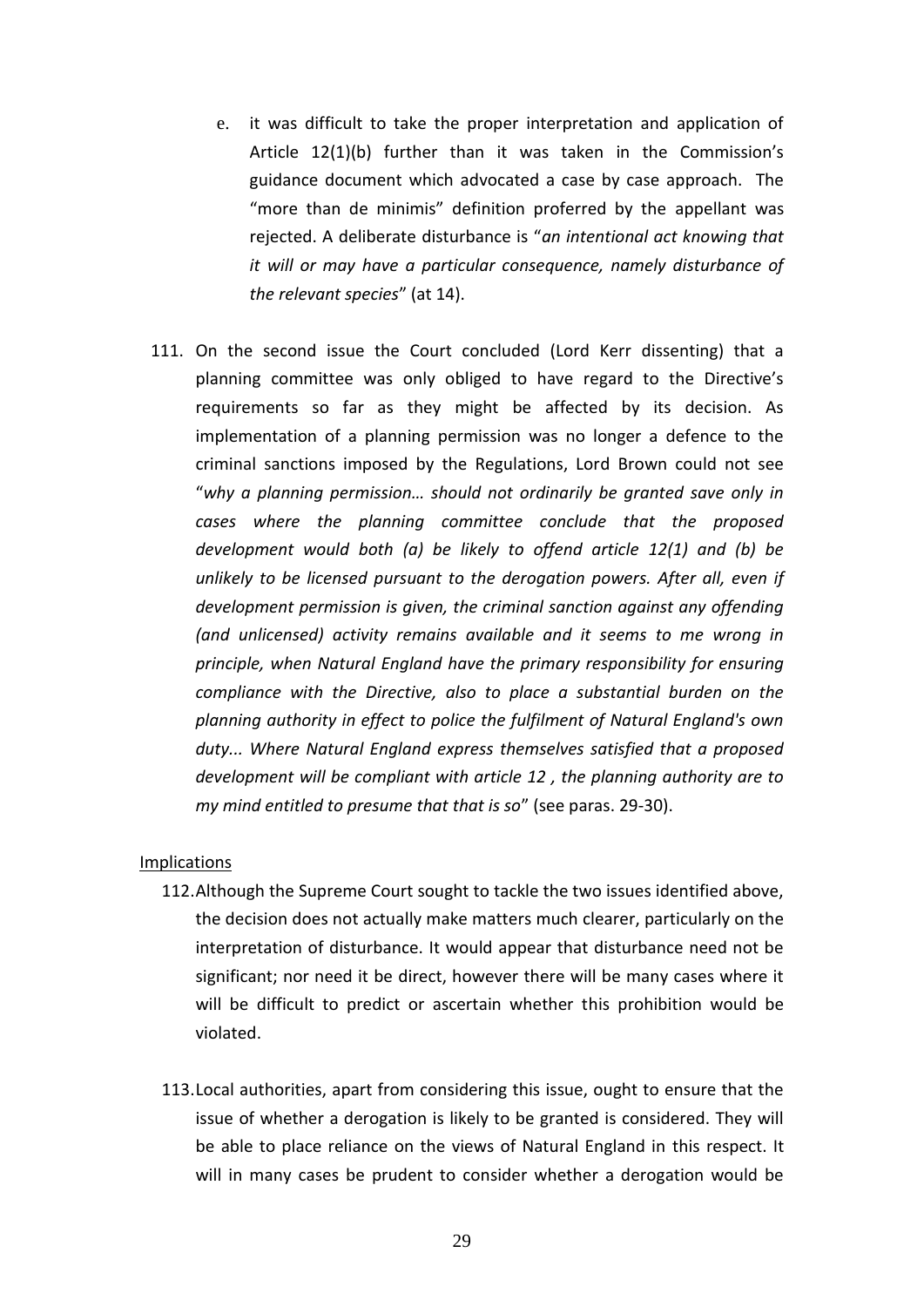granted in cases where there is some doubt over whether a prohibition would be violated (the provisos in Art. 16(1) must also be considered ie the absence of satisfactory alternatives must also be considered; and the derogation must not be detrimental to the maintenance of the populations of the species at a favourable conservation status in their natural range).

#### **Enforcement/lawfulness**

## *Welwyn Hatfield Borough Council v. Secretary of State for Communities and Local Government* [2011] UKSC 15

#### Facts

114.The Beesley saga made its way to the Supreme Court. Mr Beesley was granted planning permission to build a barn with a condition attached limiting its use to the storage of hay, straw and agricultural products. He constructed the barn externally in accordance with the permission, but internally fitted it out as a fully functioning four-bedroomed house. He occupied the barn continuously for four years, during which time no enforcement was taken and at the end of the four years duly applied for a certificate of lawfulness of existing use, relying on s.171B(2) of the TCPA 1990 (the provision which stipulates a four-year time limit on the taking of enforcement action against a breach of planning control consisting in the change of use of any building to use a single dwelling house). That application was refused by the local planning authority, but granted on appeal. The local planning authority appealed to the High Court and ultimately to the Supreme Court.

#### Issues

115.Whether there had been a change of use to use as a single dwelling house and, more generally, whether Mr Beesley could avail himself of the immunity provided under s.171B given the factual circumstances of the case.

#### Determination

116.In his leading judgment Lord Mance found that the scheme of the legislation involved new development as in this case fell more naturally under s. 171B(1); changes of use of an existing building to use as a single dwelling house would be dealt with under s. 171B(2); and all other breaches of planning control would fall under s. 171B(3). Lord Mance regarded it as artificial to say – as the Court of Appeal had found - that a building has no use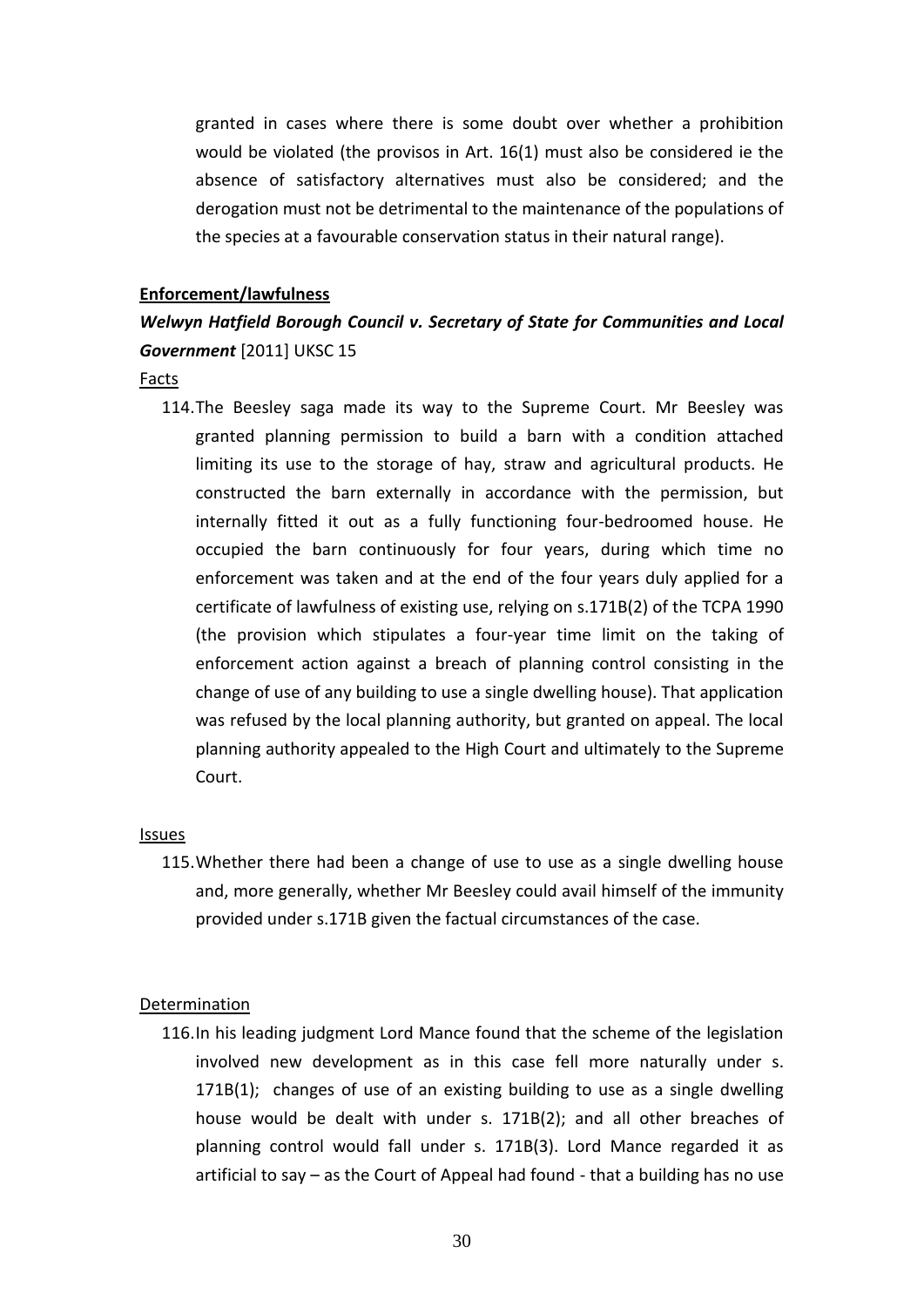at all (ie a change from a nil use to use as a single dwelling house) such that the activity in this case would fall within s. 171B(2).

- 117.Therefore, this was not a case of a change of use from a hay barn to a dwelling house because there had in fact been built not a hay barn but a dwelling house in light of the fact that, aside from its appearance, the building was in every respect designed and built as a house.
- 118.The second ground on which the appeal succeeded involved an evolution of planning law. The Council had argued on public policy grounds that Mr Beesley should not be allowed to benefit from the deception that Lord Mance set out as follows:

*"Mr Beesley intended to deceive the council from the outset, that is (at least) when he made each of his successive planning applications in March 2000 and January 2001; in each application he described the proposed building as a hay barn, said that the application involved no change of use of land, and, in relation to sewage disposal, answered not applicable. Secondly, when building his house, he deliberately refrained from giving the notice under the building regulations, applicable to a house but not an agricultural barn, so committing an offence triable summarily and punishable by a fine. Thirdly, he did not register for council tax or on the electoral register at the building. Fourthly, he gave the council as his address his office, whereas all other correspondence was to and from the house. Fifthly, he lived a low key existence, the house being at the end of a lane or track apparently accessible from the road only by a locked gate.*

119.These elements Lord Mance found to be ancillary to the plan of deception involved in obtained false planning permission which Mr Beesley never intended to implement. He stated that, "*by themselves, these are, I suppose, aspects of conduct not uncommon among those who build or extend houses or convert buildings into houses without planning permission; they do not bear directly on the planning process and I am prepared to assume, for the purposes of this case at all events, that they would not, at least without more, disentitle reliance upon section 171B(1) or (2) or section 191(1)(a) or (b)."* 

120.However, in relation to the main deception he concluded:

*"Here, the four-year statutory periods must have been conceived as periods during which a planning authority would normally be expected to discover an*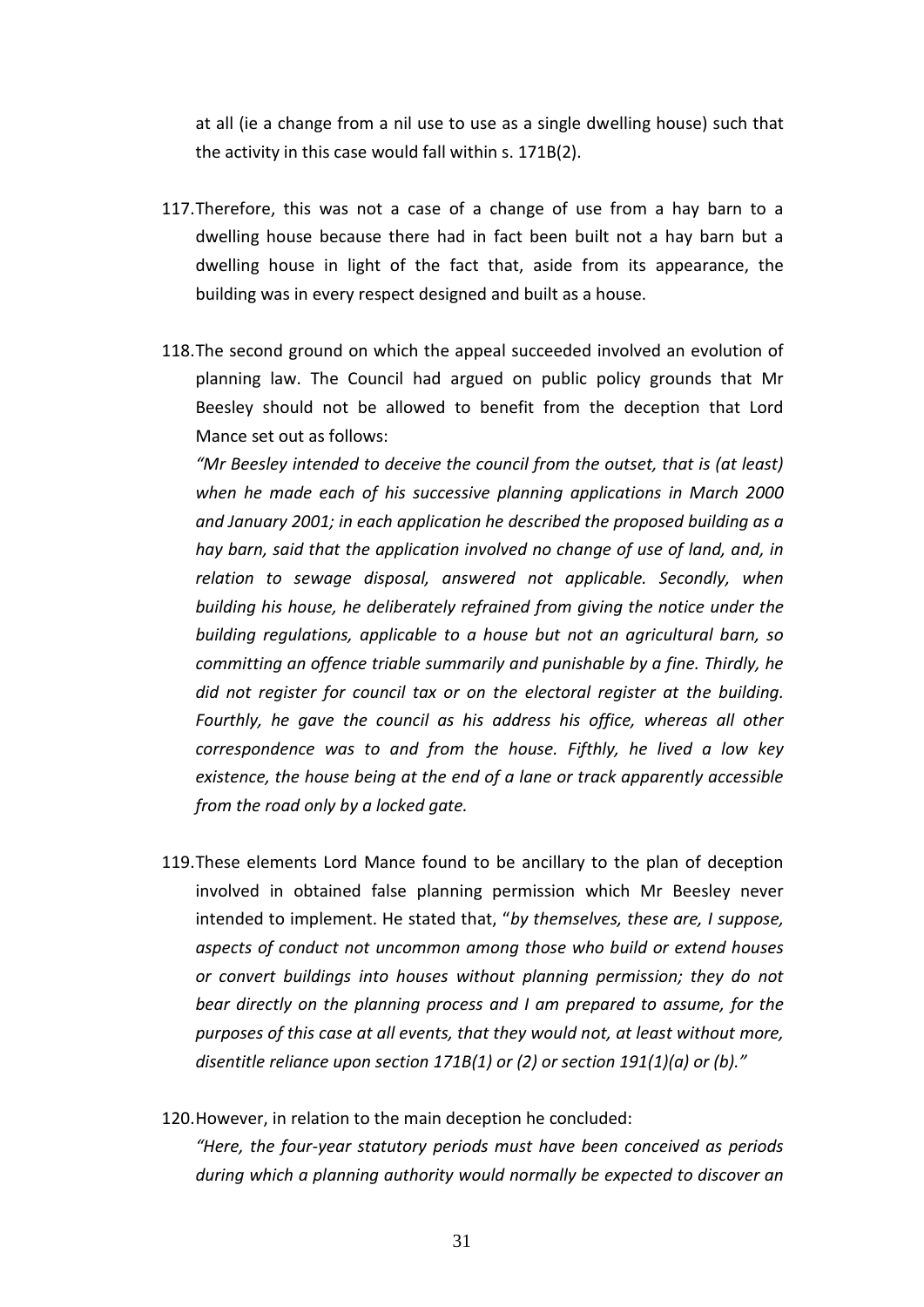*unlawful building operation or use and after which the general interest in proper planning control should yield and the status quo prevail. Positive and deliberately misleading false statements by an owner successfully preventing discovery take the case outside that rationale."*

121.Positive deception in matters integral to the planning process would not entitle Mr Beesley to resist enforcement.

### Implications

122.It would now appear that there is some scope for the intentions of developers to be relevant in planning law. This case opens up the possibility of further cases which circumscribe the extent to which deception prevents reliance on enforcement action, however such cases are unlikely to be frequent. This may mean that local authorities are less willing to accept that immunity as arisen and could result in an increase in enforcement cases.

## *Britannia Assets (UK) Ltd v. Secretary of State for Communities and Local Government* [2011] EWHC 1908 (Admin)

Facts

123.This case concerned enforcement notices issued in respect of an unauthorised business/industrial estate use and associated operational development including a roadway. Appeals against the notices were dismissed by an Inspector. The appellant sought to challenge those decisions, on grounds including an allegation that the original decision by the local planning authority to issue the notices had been unlawful, because matters relevant to the consideration of whether enforcement action was expedient under s. 172 of the Town and Country Planning Act 1990 had been overlooked.

#### Issue

124.Whether the Court had jurisdiction under s. 289 of the Act to determine whether the local planning authority had complied with its duty under s. 172 to consider the expediency of taking enforcement action.

#### **Determination**

125.Wyn Williams J accepted submissions from the Secretary of State and local planning authority that it was not open to the Inspector to consider on appeal whether the local planning authority had properly discharged its duty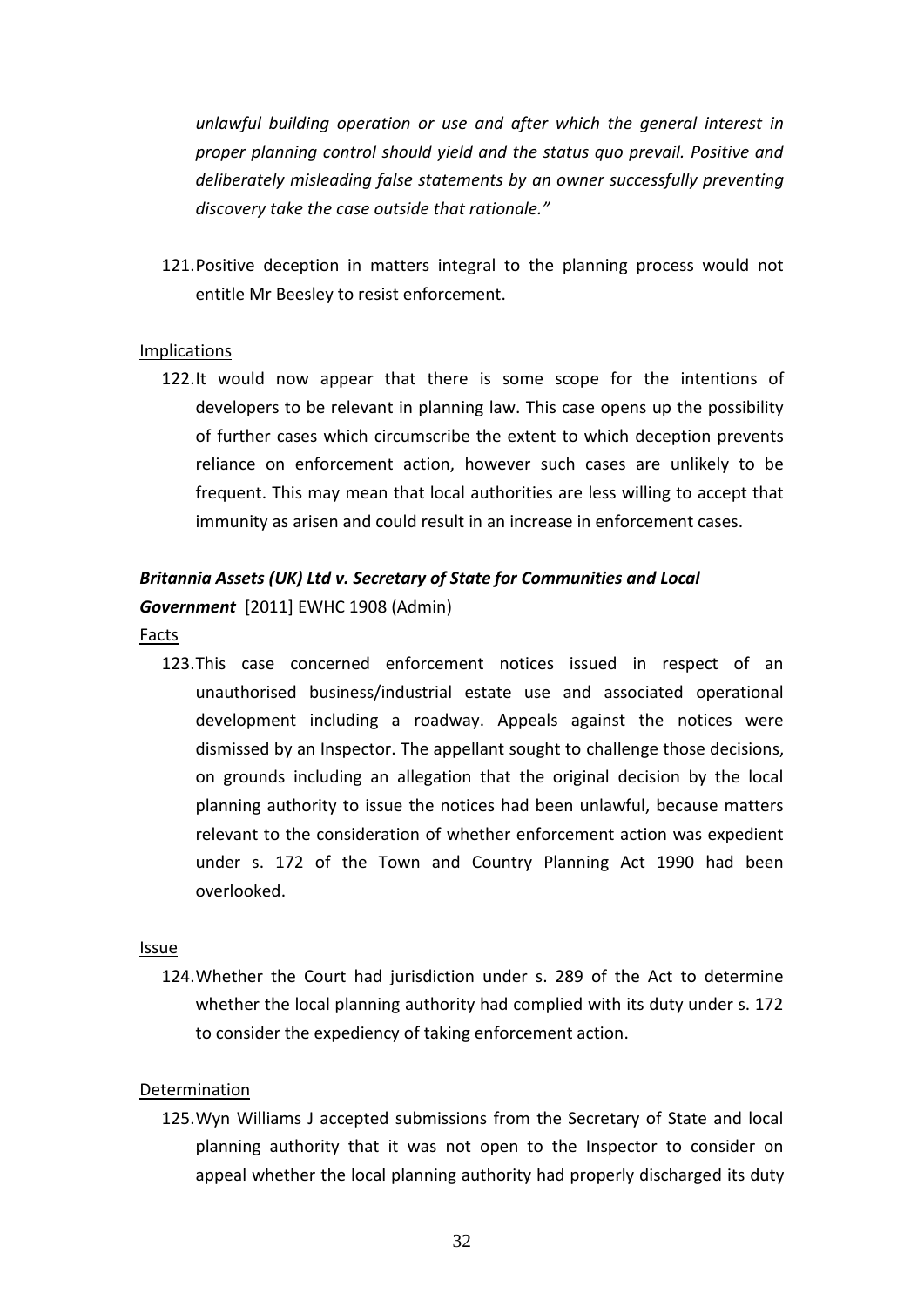under s 172; rather the task of the Inspector (after considering any points raised as to the nullity of the notice on its face) was to consider whether any of the grounds of appeal under s. 174 were made out. Further, the proper course would have been to bring an application for judicial review of the decision to issue the notices (although such a challenge would be out of time).

## **Implications**

126.This decision confirms the need to understand the basis of objections to enforcement action being taken by the local planning authority and applying for judicial review on grounds that do not fall within the scope of an appeal under s. 174.

## Avon Estates Ltd v Welsh Ministers Ceredigion County Council [2011] EWCA Civ 553 Facts

- 127.Planning permissions were granted between 1964 and 1973 for the erection of holiday bungalows/chalets subject to conditions stating that the permission shall expire and the site be restored to its former use on or before a date in either 1985 or 1995. Each permission then contained a condition requiring the proposed bungalows to be maintained to the satisfaction of the planning authority "throughout this period". Then in each case there was a condition limiting occupancy to only part of the year.
- 128.The bungalows remained in existence long after the date specified for the expiry of the permissions. No enforcement action was taken to secure their removal and the restoration of the site to its former use, and at a public inquiry in September 2009 it was agreed between the appellant and the local planning authority that the bungalows, of which there were by now 42 in number, were immune from enforcement action. It was also agreed that they had been occupied seasonally for more than four years but also that they had not been occupied outside the periods in the year referred to in the permissions. The appellant sought a certificate of lawfulness of existing use for use of the buildings as dwelling houses.
- 129.An Inspector concluded that the buildings were dwelling houses and that though the "temporary conditions" on the planning permissions had become spent over 14 years earlier, the seasonal use condition in each permission had not been breached and so those conditions remained extant.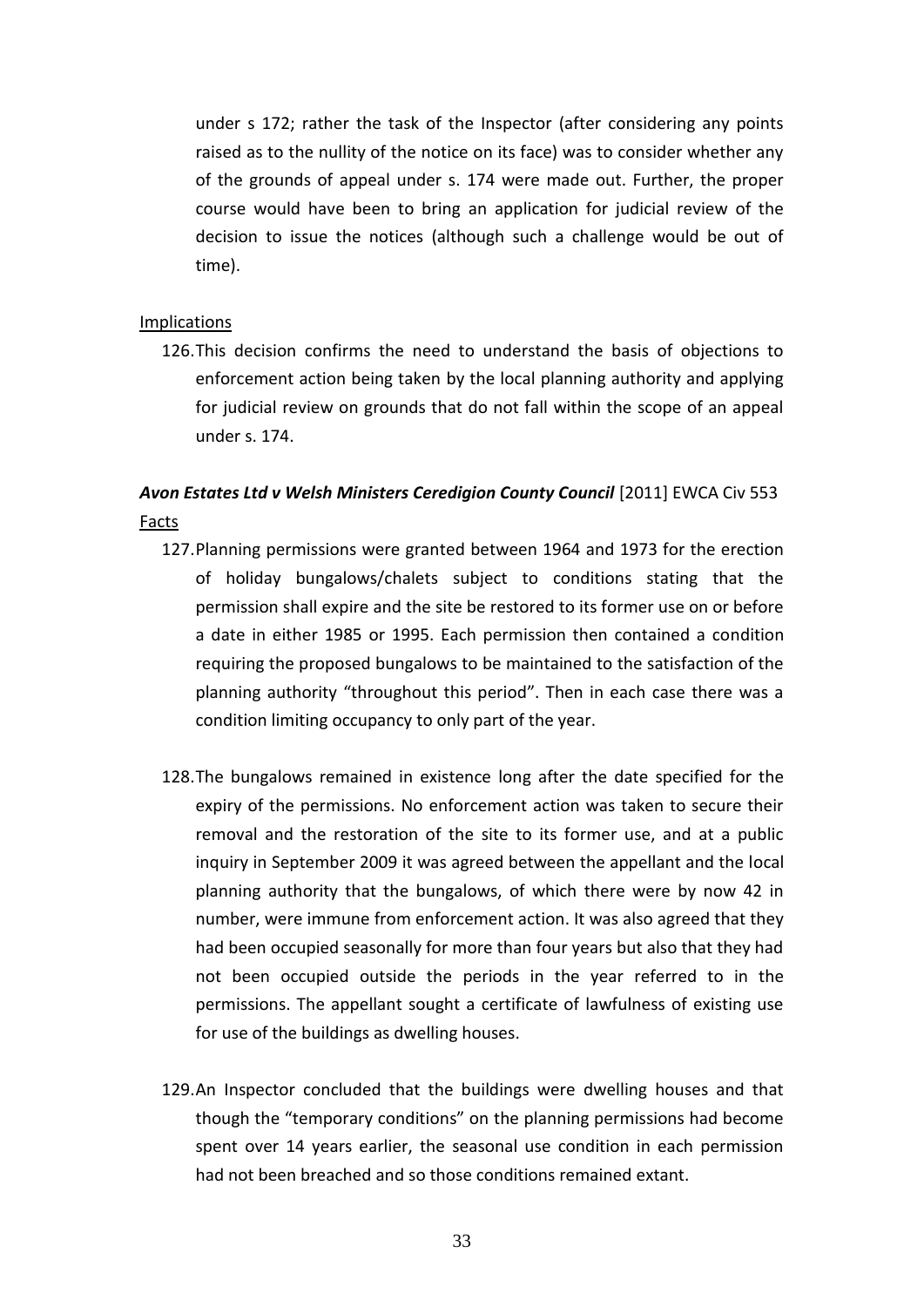#### Issue

130.The status and effect of conditions attached to a planning permission granted for a limited period, once that limited period has expired.

#### Determination

131.Keene J, reversing the decision below, held as follows:

*"28 It is very difficult to conceive of a condition on a temporary permission under [section 72](http://login.westlaw.co.uk/maf/wluk/app/document?src=doc&linktype=ref&&context=14&crumb-action=replace&docguid=I114198D0E44C11DA8D70A0E70A78ED65) which could sensibly relate to a development, once that development has ceased to be authorised by the permission. The time limit and restoration condition itself does not provide an example which goes beyond its own scope, since that condition is expressly and precisely provided for by [section 72 \(1\) \(b\)](http://login.westlaw.co.uk/maf/wluk/app/document?src=doc&linktype=ref&&context=14&crumb-action=replace&docguid=I114198D0E44C11DA8D70A0E70A78ED65) . One cannot derive a general approval from that for conditions which bind the land once the development itself has ceased to be authorised and has become immune from enforcement action. Such enduring conditions would, to be lawful, still have to relate fairly and reasonably to the permitted development, which was and is to be seen as a temporary development. So although I would not wish to be categoric as to the impossibility of such enduring conditions, I do regard it as very unlikely that the statutory scheme allows for what can be described as a permanent condition on a temporary permission, other than the time limit condition itself. The latter is a very different animal: as Mr Warren put it, such a condition circumscribes the entire authorisation of the use. It is quite unlike a condition limiting in a certain respect a use which has become an unauthorised use*…

*31 There is no doubt that, when construing a permission and its conditions, the document must be read as a whole and in such a way as to avoid, if possible, internal inconsistency. In the present case, I accept Mr Warren's submission that it would be illogical and internally inconsistent when construing these permissions to give the seasonal use condition in each permission a life after the specified date… The first condition in each permission makes it clear that permission is only being granted at all for a limited and specified period. To have a condition which contradicts that by assuming that development is being authorised for a longer period, albeit on a seasonal basis, would give rise to major problems of interpretation as to the duration of the authorisation"*.

#### **Delay**

132.Again this is a matter that is covered elsewhere, however the following cases are noteworthy.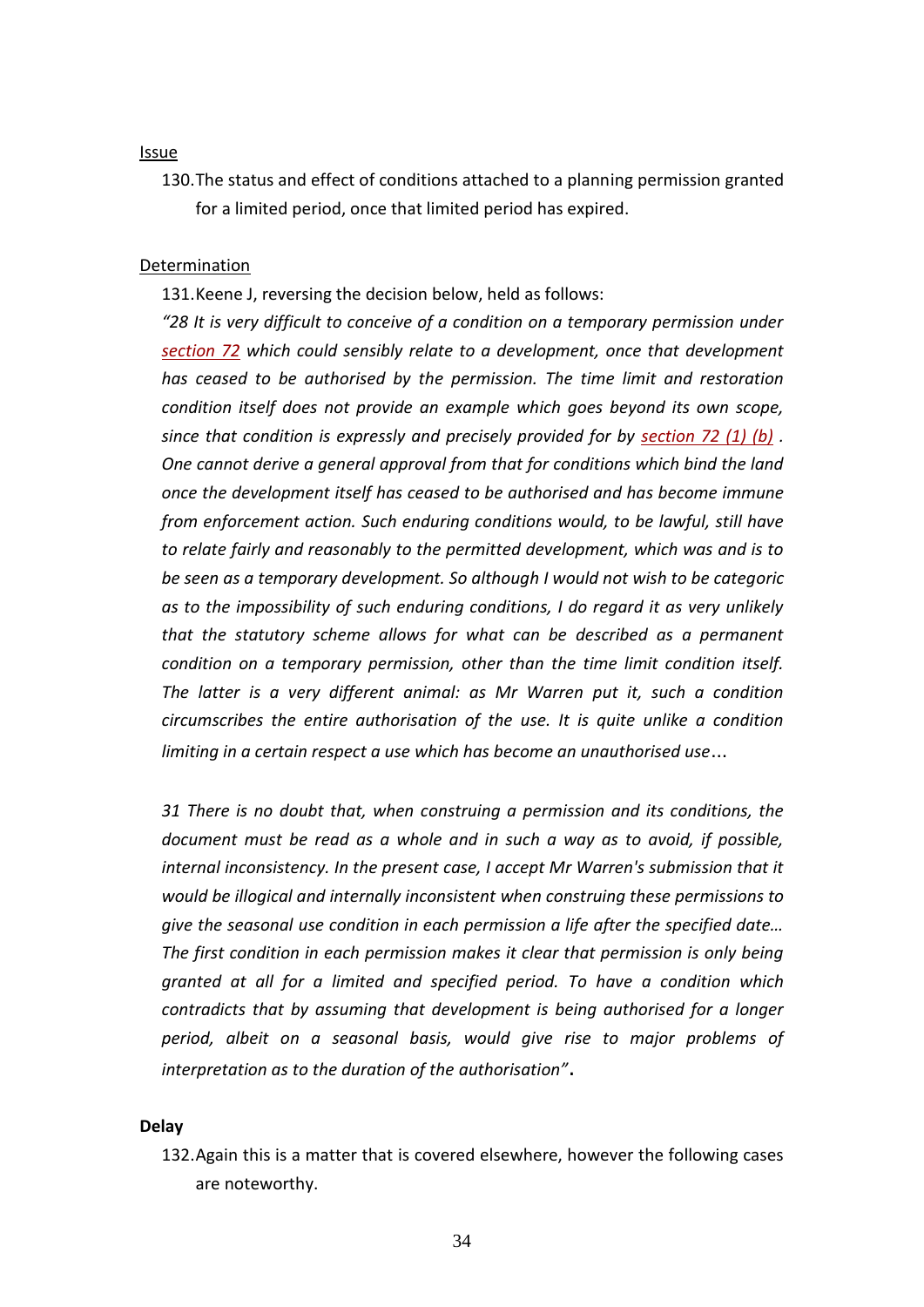## *R (Knowles-Fitton) v. Craven District Council* [2011] EWHC 212 (Admin)

Facts/determination/implications

133. An officer who granted planning permission under delegated powers intended to make the permission subject to a condition which would restrict chalet use to holiday purposes and prohibit use as a permanent residence. By mistake no such condition was attached to the permission. In April 2010 the developer claimed that the permission was unrestricted; advice from Counsel to apply for judicial review of the decision was received in July 2010 but the claim was not filed until October 2010. This delay after April 2010 was considered to be inordinate and gave rise to prejudice in the circumstances. To allow the claim to proceed would be to reward poor administration and relief was denied. This clearly illustrates the need for challenges of this nature to be made promptly.

## *R (U and Partners (East Anglia) Ltd v. Broads Authority* [2011] EWHC 1824 (Admin) Facts/determination/implications

- 134. A judicial review claim form must be filed promptly and in any event no later than 3 months after the grounds of claim first arose: CPR 54.5. In recent cases it has been argued that the "promptly" requirement is inconsistent with principles of European law and cannot be applied where a breach of European law is alleged.
- 135.This argument was successfully raised in relation to the provisions of the Public Contracts Regulations 2006 (not CPR 54.5) in *Uniplex (UK) Ltd v. NHS Business Services Authority* [2010] PTSR 1377, and the same principles have been held to apply to cases concerned with alleged breaches of the EIA Directive. In this case Collins J held that the limitation of this principle was not limited to the circumstances of the *Uniplex* case (at 44):

*"The Court was making the point that the principle of effectiveness was breached by a limitation provision which lacked certainty and so such a provision could not represent a proper transposition of a Directive which required that a person who claimed that action adversely affecting him was in breach of the Directive could take proceedings to challenge it. That was the conclusion reached by HH Judge Thornton QC in R (Buglife) v. Medway Council [2011] EWHC 746 (Admin): see paragraph 63 of his judgment. Miss Busch unsurprisingly did not feel able to put forward any submissions to the contrary*".